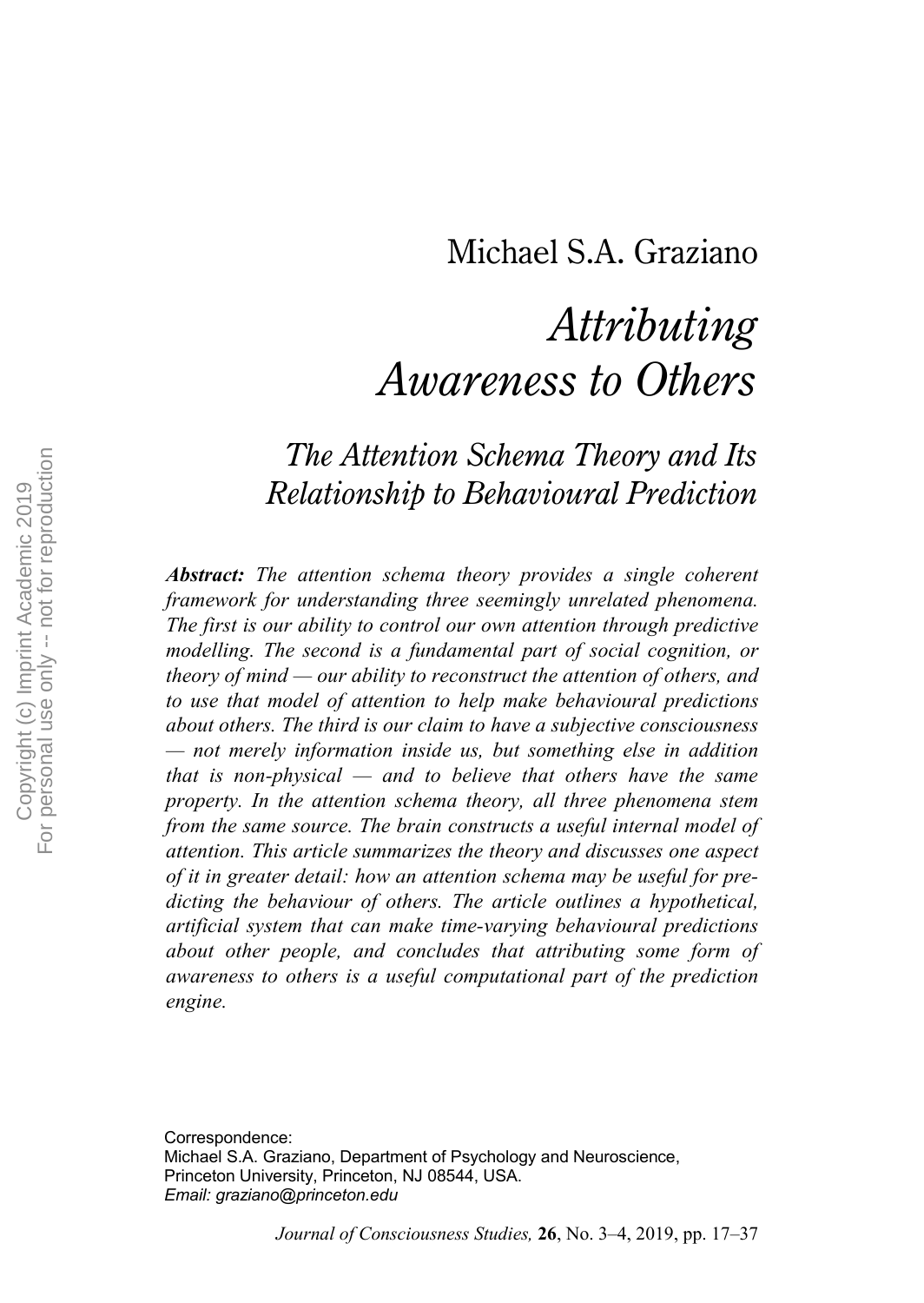#### **1. Introduction**

The attention schema theory of consciousness (AST) was first described eight years ago, and has been elaborated in many publications since (e.g. Graziano, 2010; 2013; 2016; Graziano and Kastner, 2011; Webb and Graziano, 2015). In the present article, I will briefly summarize the theory and then provide a more focused discussion of one part that has not been explored in as much depth.

In previous accounts, the theory was discussed in terms of its potential for explaining how the human brain arrives at the claim of subjective consciousness in the first place, the relationship between consciousness and attention (Webb and Graziano, 2015), and the relationship between consciousness and social cognition (Graziano, 2013; Kelly *et al.*, 2014). Here I will focus on how the theory intersects one specific part of social cognition, predicting the behaviour of other people. Behavioural prediction has been discussed in many contexts, and depends heavily on theory of mind, or the ability to attribute beliefs, intentions, emotions, goals, and agendas to others (Baron-Cohen, 1997; Frith and Frith, 2003; Premack and Woodruff, 1978; Saxe and Kanwisher, 2003; Wimmer and Perner, 1983). One component of theory of mind, modelling the attention of others, however, is often treated in a superficial manner, for example conflating visual attention with the simple direction of gaze. Through a thought experiment, I will discuss how a good behavioural prediction machine should build a model of other people's attention, and how constructing a model of someone's attention may be tantamount to attributing subjective awareness to the person. We never do attribute true, mechanistic attention to other people — we never look at a person and say to ourselves, 'Ah, his neurons are using lateral inhibitory processes to provide a competition among signals, which is biased by internal directives, causing the signals related to that doughnut to dominate the brain's computational processes and enhance the likelihood of a behavioural reaction…' Instead, we build a simpler, schematic model. We attribute to the other person a more vague property of awareness that has currently seized on the doughnut, but has maybe failed to seize on the bug crawling up his sleeve. Socially, we seem to use awareness as a model of attention. Without that model of the attention that others direct to the objects around them, it is extremely difficult or impossible to predict their behaviour. With an attention schema, or a simplified model of attention, behavioural prediction is enabled.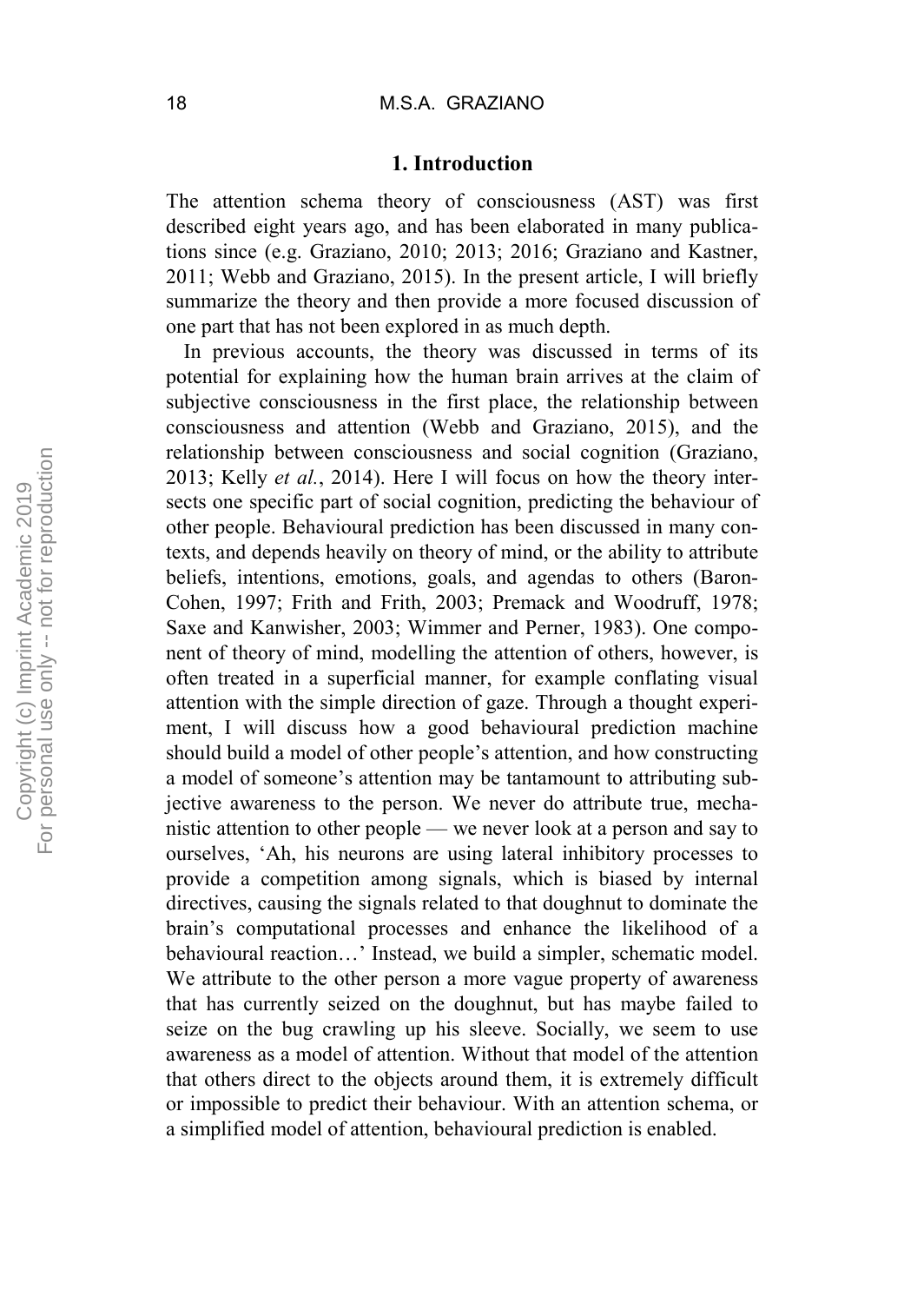I will also argue below that an attention schema may help to explain some of the most common, physically irrational intuitions that people have about an invisible, energy-like essence inside us that can sometimes emanate from the eyes. The power of the AST lies in its ability to explain why people have simplified, schematized models of our own internal processes, giving us physically incoherent intuitions about what goes on inside our own heads. Evolution is under no obligation to supply us with built-in, internal models that are scientifically accurate in all their details. Instead, it builds internal models that are useful, and yet often cut corners for efficiency.

#### **2. A Brief Summary of the Theory**

This article does not provide a complete account of the AST. It does not itemize and answer the many common questions and concerns, it does not describe the relationship between the theory and specific networks in the cerebral cortex, and it does not present the growing set of experimental studies supporting specific predictions of the theory. The reader is referred to other sources for a more complete and a more data-oriented treatment (e.g. Graziano, 2013; Kelly *et al.*, 2014; Webb and Graziano, 2015; Webb, Kean and Graziano, 2016; Webb *et al.*, 2016). Instead, in this section, I summarize the general idea of an attention schema in order to motivate a thought experiment about behavioural prediction described in the following sections.

The AST can be summarized in three broad points. First, the brain is an information processing machine. Second, it has a capacity to focus its processing resources more on some signals than on others. That focus may be on select, incoming sensory signals, or it may be on internal information such as specific, recalled memories or emotional states. That ability to process select information in a focused and deep manner is sometimes called attention. Third, the brain not only uses the process of attention, but it also builds a set of information — a representation, or an internal model — descriptive of attention. That internal model is the attention schema.

In the theory, the attention schema provides the requisite information that allows the machine to make claims about consciousness — to claim that it has a subjective awareness of something. Logically, any claim that the machine makes must be based on information contained within it. This theory proposes that the source information for the claim of subjective awareness is an attention schema.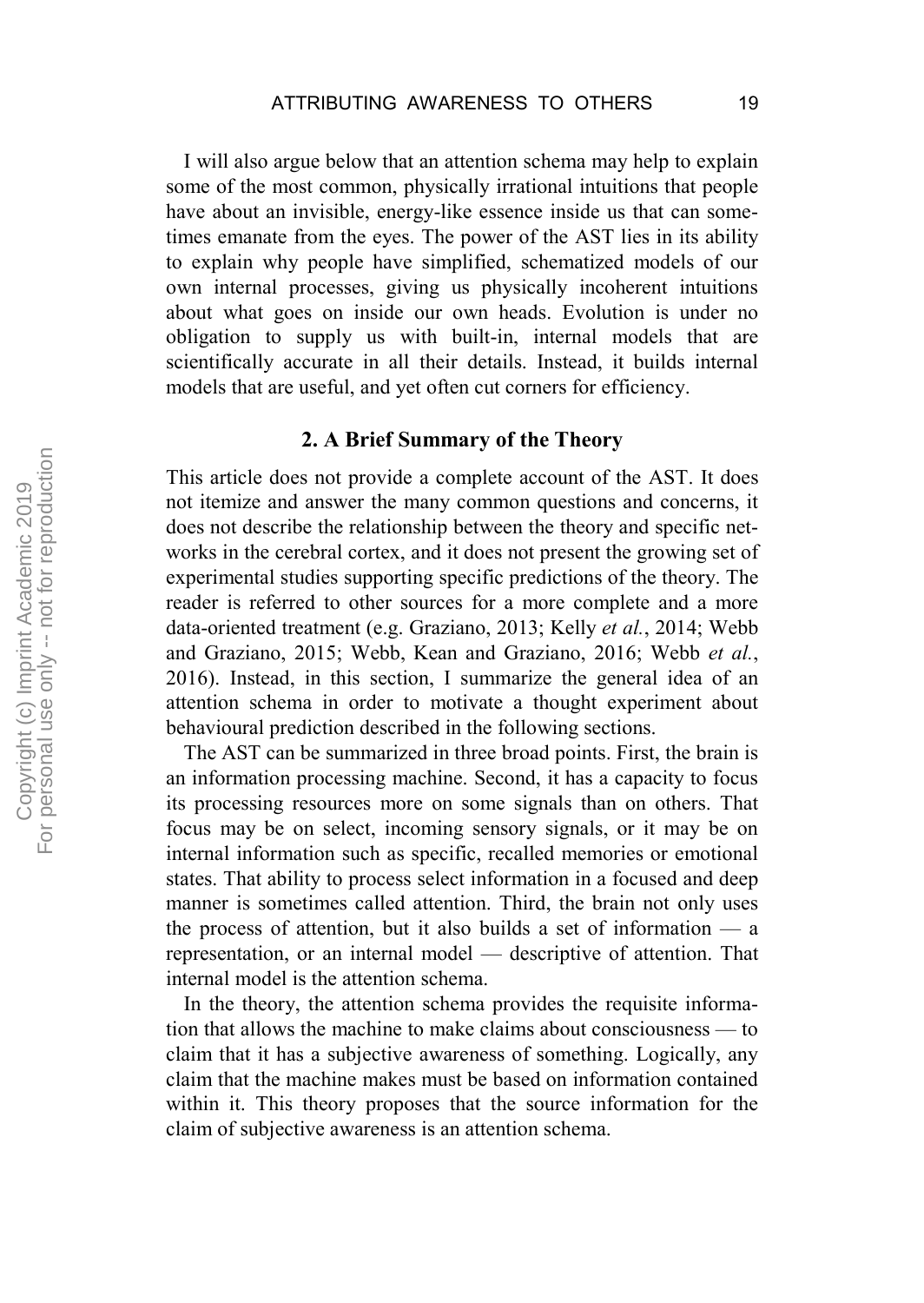For example, suppose a person looks at an apple. When the person reports, 'I have a subjective experience of the apple', three items are included in that claim: the self, the apple, and a subjective experience that links the two. The claim about the presence of a self depends on cognitive access to a deeper, self-model. Without a self-model, without the requisite information, the system would be unable to make claims referencing the self. The claim about the presence of an apple depends on cognitive access to a model of the apple, presumably constructed in the visual system as one looks at the apple. Again, without the requisite information, the system would obviously be unable to make any claims about the apple or its visual properties. Finally, in the theory, the claim about the presence of subjective experience depends on cognitive access to an internal model of attention. That internal model describes the process of attention itself — about how the brain is focusing resources. It does not provide a scientifically precise description of attention, complete with the details of neurons, lateral inhibitory synapses, and competitive signals. The model is silent on the physical mechanisms of attention. Instead, it provides a simplified and schematic description of some of the main dynamics and consequences of attention. The heart of the AST is the proposal that if you could provide a description of attention — not of the thing you are attending to, but of the act of attention itself — while leaving out the mechanistic details of neural implementation that the brain has no need to know about, the description would match the property of conscious experience that we claim to have.

In a typical intuitive account of consciousness, one does not just process the information that the apple is red — one experiences redness. Redness has a 'what it feels like' aspect. The experience itself has few overt physical attributes. Experience cannot be measured in grams on a scale, it does not occlude light, it has no definite height or width. Yet it is presumed to exist. It is, literally, a non-physical thing. It exists outside of the normal dimensions of physicality, and in this sense is metaphysical. In this article, when I refer to a non-physical or metaphysical essence of consciousness, it is to this experiential component I am referring. The heart of the problem of consciousness research has been: how can physical states in the brain cause this nonphysical essence, this subjective, experiential adjunct to brain activity?

One of the central contentions of the AST is that everything we know about the world and ourselves, everything we believe and everything we claim, no matter how intuitively obvious it seems or how fervently we claim it, derives from information in the brain. Our deep,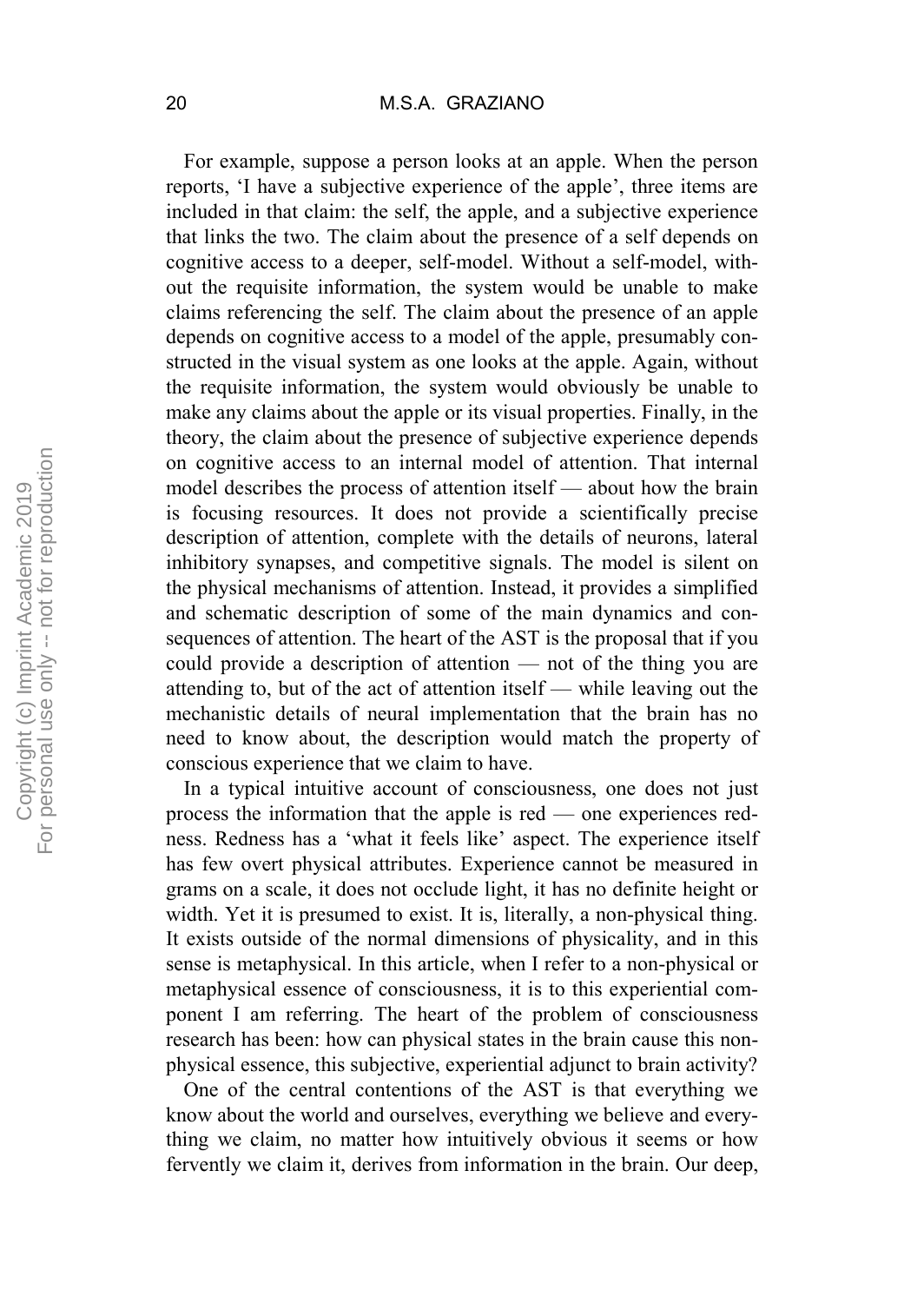internal models, packets of information descriptive of ourselves and our world, provide us with what we think is our reality. Higher cognition accesses those deep, internal models, and reports their content as though it were literally true. Given the three internal models discussed above concerning the self looking at an apple, cognitive machinery can produce three general types of claims. First, it can make claims about the self (based on information in the self-model). Second, it can make claims about the apple (based on information in the internal model of the apple). Third, it can make claims about a mental experience or possession that the self has of the apple. This last claim is based on information in the attention schema — information that is superficially descriptive of attention.

For example, the machine might claim that the mental possession of the apple  $-$  the mental possession in and of itself  $-$  has few describable physical properties (since the attention schema lacks information on the physical mechanism of attention). According to the information available to the machine, that mental possession has no weight, opacity, colour, hardness, smell, sound, or working parts. It does, however, have at least one physical attribute: a general location somewhere inside the body. It may have other vaguely physical properties, such as an energy-like capacity to cause things to happen — to make us choose and act. In that superficial, but useful, schematic description of attention, a weird internal essence enables one to understand the apple, to grasp the details of the apple in vivid form, to react to and to remember the apple. In the AST, the brain, in relying on the partial and schematic information contained in its attention schema, claims to have a consciousness of the apple.

The AST is not a traditional theory of consciousness. It does not explain how a physical brain produces that illusive, non-physical experience. Instead, it explains how a machine *claims* to have a nonphysical experiential essence, and how it cannot tell that the claim is based on computations and internal models.

The AST is similar to the 'higher-order representational' approach to consciousness. In that approach, we are conscious of a mental state when the brain builds a second-order representation of that state. The most prominent current example of the representational approach is the higher-order thought theory (e.g. Gennaro, 1996; Carruthers, 2000; Rosenthal, 2006). To be conscious of the apple is not merely to build a representation of the apple, but to build a representation of the fact that you are processing the apple. The AST could be considered a specific example of the higher-order thought theory. However,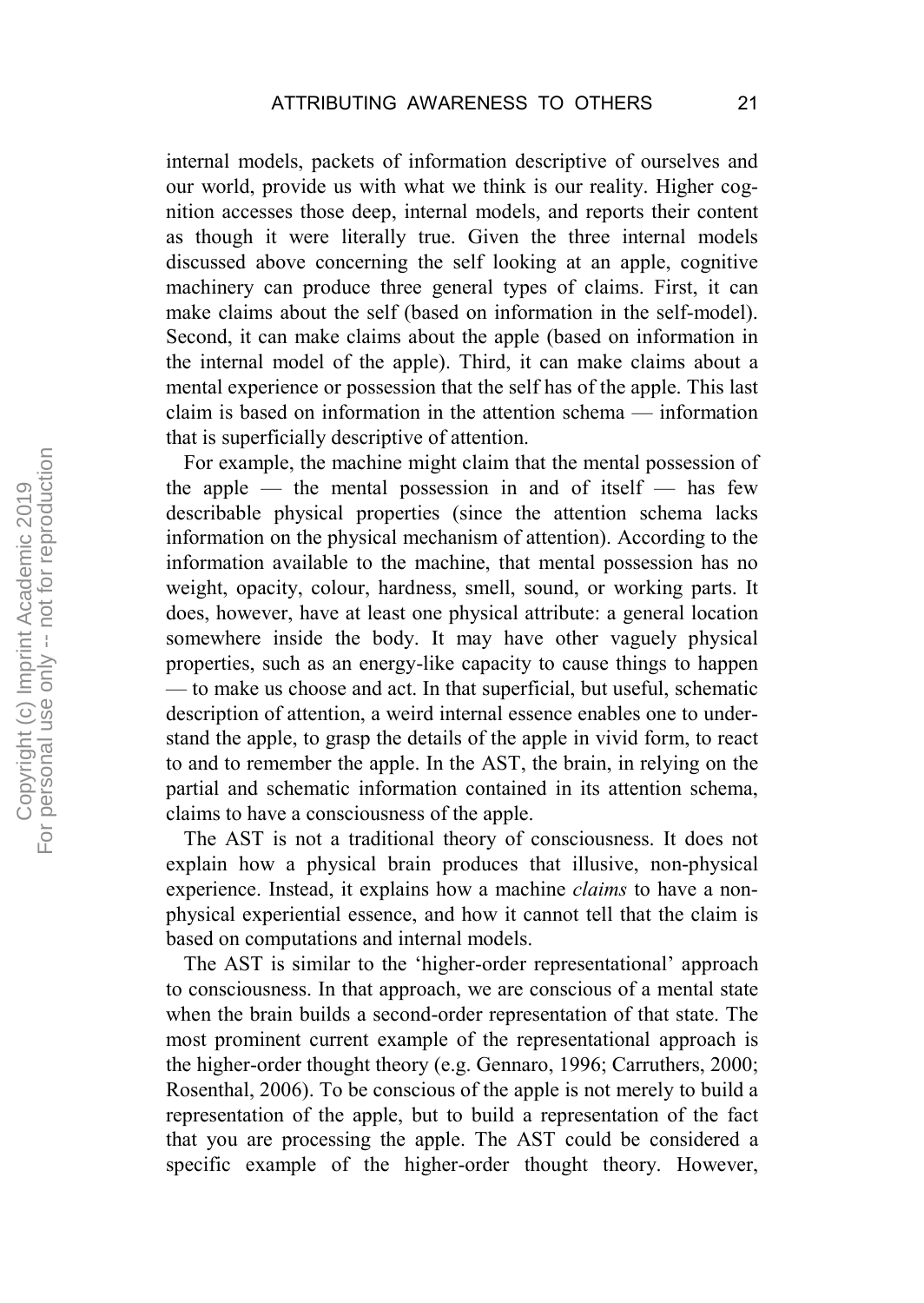arguably the higher-order thought theory, at least as it is often described, does not explain how the machine claims to have an experience, a 'what it feels like' component, the subjective feel of the redness, roundness, and shininess that make up the apple. It explains how a machine 'knows' about the apple, and also 'knows' that it is processing the apple. But why exactly would a system like that claim to have a subjective phenomenon attached to the apple? The AST specifies the origin of that claim. In the theory, a representation of attention provides the crucial information that leads to the claim that 'There is such a thing as a subjective experience, a what-it-feels-like, and right now that feeling is attached to the red shiny apple'.

The AST is also consistent with the perspective called illusionism (e.g. Dennett, 1991; Metzinger, 2009; Humphrey, 2011; Hood, 2012; Frankish, 2016; Kammerer, 2016; Blackmore, 2016). The AST is particularly close to Dennett's work (Dennett, 1991). However, I tend not to use the term illusionism when describing the theory. My concern is not with the underlying concepts of illusionism, which seem sound to me, but with the colloquial connotations that often come along with the word itself. I find the word awkward for three main reasons.

First, in my experience, when I speak to people from varied backgrounds, they tend to equate an illusion with a glitch in the system that at best should be ignored, and at worst is harmful. If we can see through the illusion, we are better off. Yet in the AST, the attention schema is a well-functioning internal model. It is not normally dysregulated or in error.

Second, when the word is used colloquially or metaphorically, it usually indicates that something appears to be present but actually does not exist. For example, if I were complaining to you and said, 'I swear, my boss's competence is an illusion', I don't mean, 'He's competent, but in a slightly different way from what you might expect, like a straw that looks slightly bent in water'. When used colloquially rather than technically, that phrase means, 'His competence doesn't exist'. If consciousness is an illusion, then by the colloquial implication of that phrase, nothing real is present behind the illusion. There is no 'there' there. But in the AST, that is not so. Consciousness is a good, if detail-poor, account of something real: attention. We do have attention, a physical and mechanistic datahandling process that emerges from the interactions of neurons. When we claim to have consciousness, we are providing a slightly schematized version of the literal truth. There is, indeed, a 'there' there. In the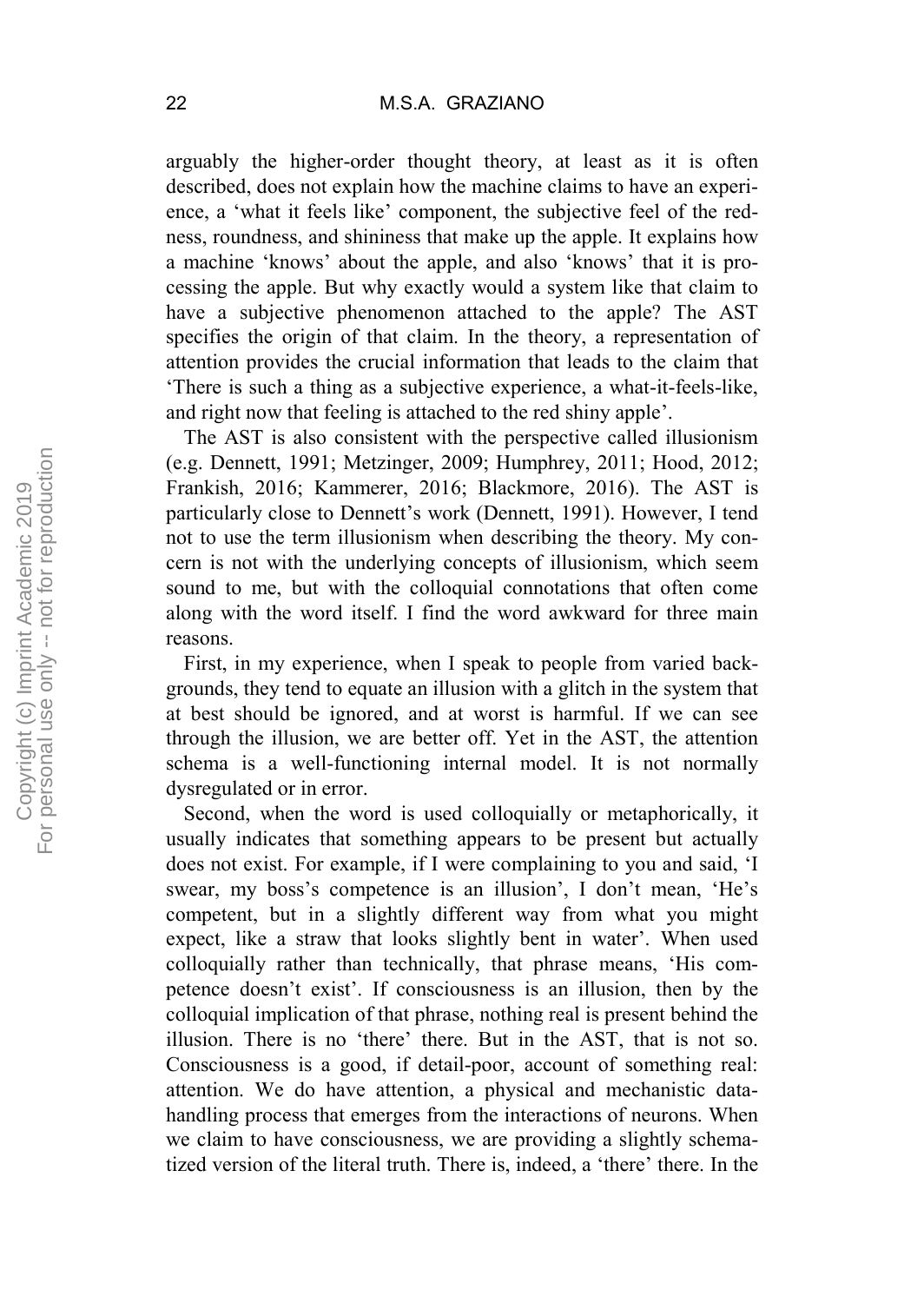AST, one might say that consciousness is more like a caricature than an illusion.

Third, calling consciousness an illusion, in my view, boxes one in the wrong philosophical arena. The AST is not a theory of how the brain constructs experiences, illusory or otherwise. One does not want to get caught having to explain: if consciousness is an illusion, what is experiencing the illusion? Or, if nothing is experiencing the illusion, why is it called an illusion? The AST is a theory of how a machine constructs information and makes claims — how it claims to have experiences — and being stuck in a logic loop, or captive to its own internal information, it cannot escape making those claims. At its heart, the AST is not a philosophical theory. It is an engineering theory of how a machine works.

The AST's explanation of consciousness is, in some ways, the least important part of the theory. In the AST, the mechanism that lies behind consciousness, the attention schema itself, plays several fundamental, adaptive roles in brain function. These roles go far beyond merely allowing us humans to walk around bragging about a metaphysical inner life.

One possible adaptive function of an attention schema is to help control attention (Webb and Graziano, 2015). A fundamental principle of control theory is that a good controller should incorporate an internal model (Conant and Ashby, 1970; Francis and Wonham, 1976; Camacho and Bordons Alba, 2004). Much like a self-driving car needs an internal model of the car, or the motor system in the brain relies on an internal model of the arm, so the brain's controller of attention should incorporate an internal model of attention — a set of information that is continuously updated and that reflects the dynamics and the changing state of attention (Webb and Graziano, 2015; Webb, Kean and Graziano, 2016). Since attention is one of the most important processes in the brain, the proposed attention schema, helping to control attention, would be of fundamental importance to the system.

A second proposed adaptive function of an attention schema is to contribute to social cognition — using the attention schema to model the attentional states of others (Graziano, 2013; Kelly *et al.*, 2014). A main advantage of this social use of an attention schema lies in behavioural prediction. How can I predict your behaviour? Whatever item you are attending to, you are likely to behave toward, and what you are not attending to, you are much less likely to behave toward. If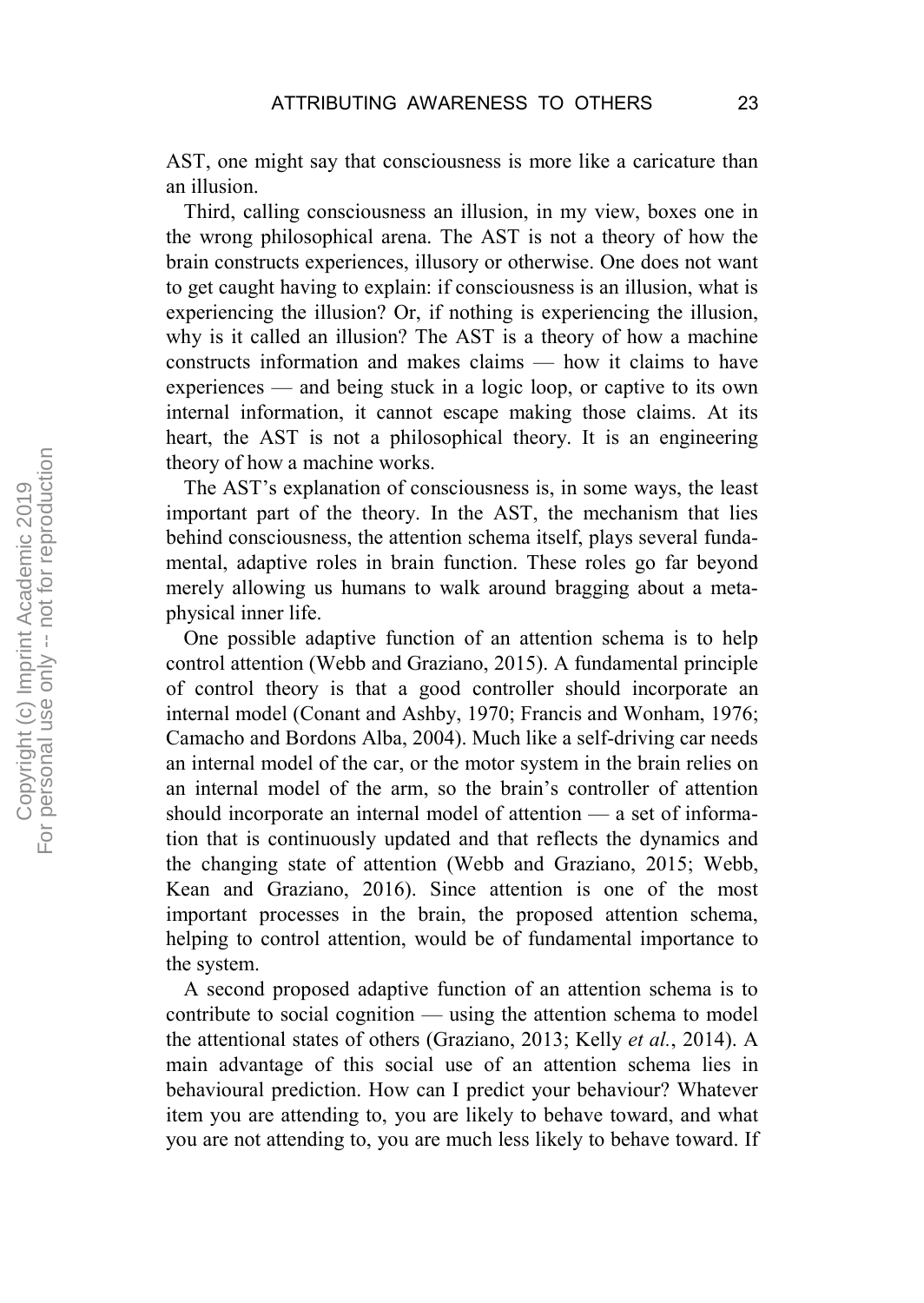I have a basic model of attention, of its dynamics and consequences, then I can make better predictions about your behaviour.

In the next section, I ask: if we try to build an artificial, behavioural prediction engine, will we find it useful to include an attention schema, and what properties might that attention schema have? At least some initial work has been done on building machines that can perform social cognition (e.g. Baker, Saxe and Tenenbaum, 2009; Rabinowitz *et al.*, 2017; Saxe and Houlihan, 2017; Yoshida, Dolan and Friston, 2008). Most of these previous attempts focus on reconstructing other people's motivations, intentions, or beliefs — components of a traditional theory of mind. In the following section, I focus on a simpler but still fundamental component to theory of mind, modelling the attentional states of others.

### **3. A Behavioural Prediction Engine: A Thought Experiment**

A man walks into a small room. Unseen, a camera eye watches him and a microphone records sounds in the room. These devices are connected to an artificial system whose job is to predict his momentby-moment unfolding behaviour. How can we build that prediction engine?

The room contains the following three items. First: a white powdered doughnut in the middle of a table, in the middle of the room. The overhead light shines brightest on the doughnut. Second: a small puddle of water on the floor in front of the table. If he walks to the table and is not careful, he'll step in the puddle. Third: a phone on a shelf in the corner of the room, where the light is dim.

The first task of the prediction engine is to identify the affordances in this environment into which the person has just walked. Gibson (1979) coined the term affordance to refer to an aspect of an agent's environment that provides an opportunity for action. Agents perceive their environments partly in terms of these action opportunities. The actions are often ethologically meaningful, or in some way specific to the animal species. A fly provides an affordance to a frog — grabbing with the tongue and eating. A branch provides an affordance to a bird — perching. A doorknob provides an affordance to a person — grasping and turning. In the Gibsonian sense, an affordance refers to how an agent perceives its own opportunities for actions. In the case of our prediction engine, however, we require it to function in a third-person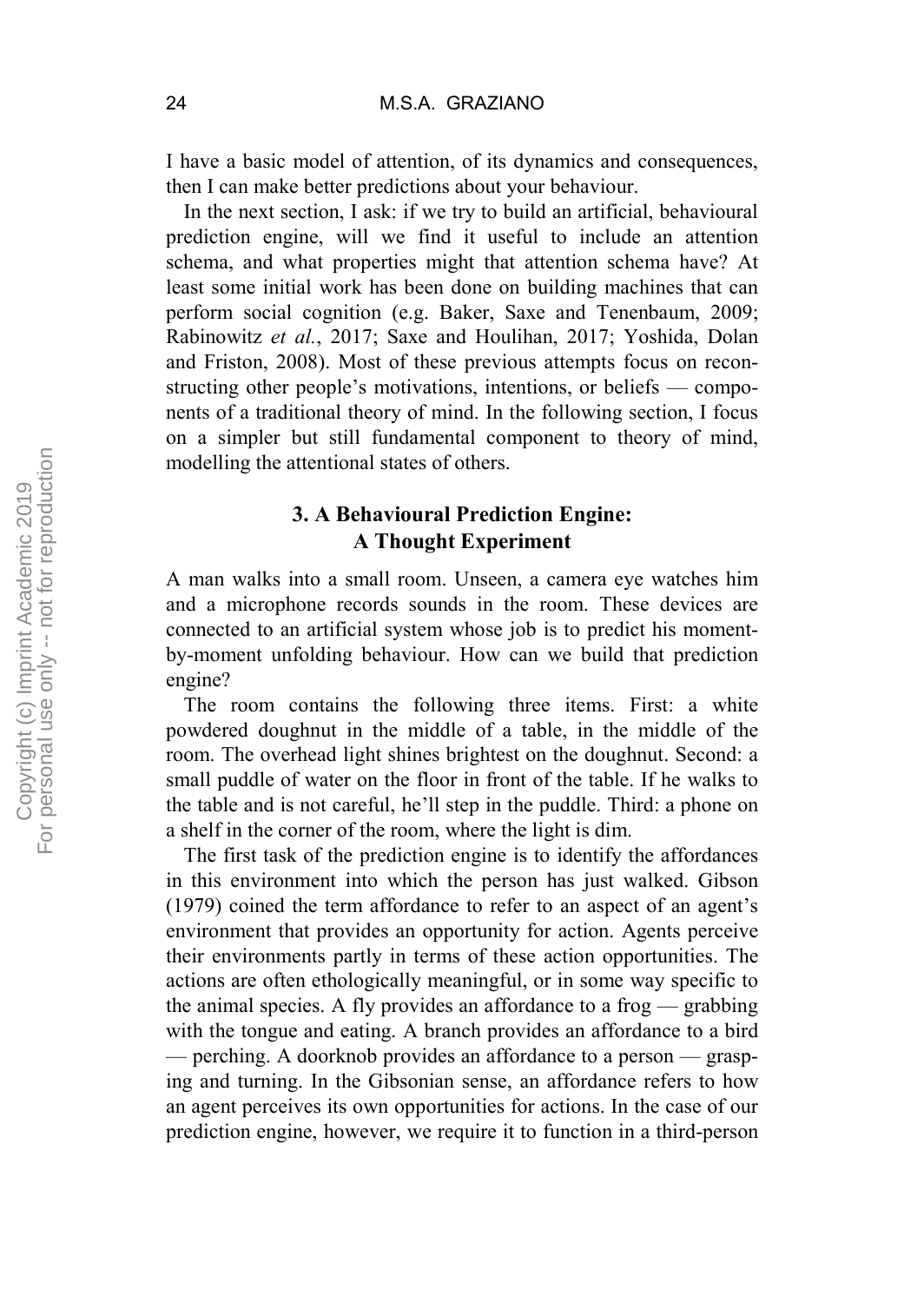manner, identifying the affordances relevant to the man as he enters the room.

We can already see the great complexity of building a working, behavioural prediction engine. Each object can occasion an extremely large number of affordances. For example, with respect to the puddle, the person might step over it; he might choose to jump into it and make a splash; he might take a paper towel out of his pocket and mop it up. All of these are possible intentional behaviours toward the object. As for the doughnut, the man might reach for it and eat it; he might hold it to his eye and pretend it's a monocle; he might throw it on the floor and stomp on it. As for the phone, he might pick it up and try to unlock it, or he might pocket it surreptitiously. The prediction engine is faced with a large set of possible affordances, even in a room with a minimalist collection of objects.

For the purposes of the present discussion, we will give our machine a head start. Let us assume this difficult problem has already been solved. We will simply hand our prediction engine a complete list of all affordances relevant to the three items in the room.

We will do even more for our prediction machine. We will add in the whole apparatus of a traditional theory of mind (Baron-Cohen, 1997; Frith and Frith, 2003; Premack and Woodruff, 1978; Saxe and Kanwisher, 2003; Wimmer and Perner, 1983). Let's simply assume our machine already can attribute to the man beliefs, desires, emotions, and goals. The machine is already equipped with the probability that, having walked into that room, the man will do each of the identified actions. In general, most people do not jump into a puddle or stomp on a doughnut. These are low probability events. Eating the doughnut is higher probability. Moreover, some probabilities are specific to the particular person at the time he enters the room. For example, if I know he hasn't eaten for ten hours, I might suppose a higher probability of him eating that doughnut. If I know he has diabetes, I might suppose he won't eat it. If I know he has an impulse control problem, or is angry, I might boost the probability of him stomping that doughnut. We will not task our machine with the complexities of computing these many background states, often called a theory of mind, or, as it has also been called, the intentional stance (Dennett, 1987). Let us suppose we can take available statistical information on general human behaviour, combine it with estimated information on this specific person, and roll it into a list of numbers. In that list, each affordance has a probability attached to it, which we will call the prior probability,  $P_{prior}$ . The prior probability is an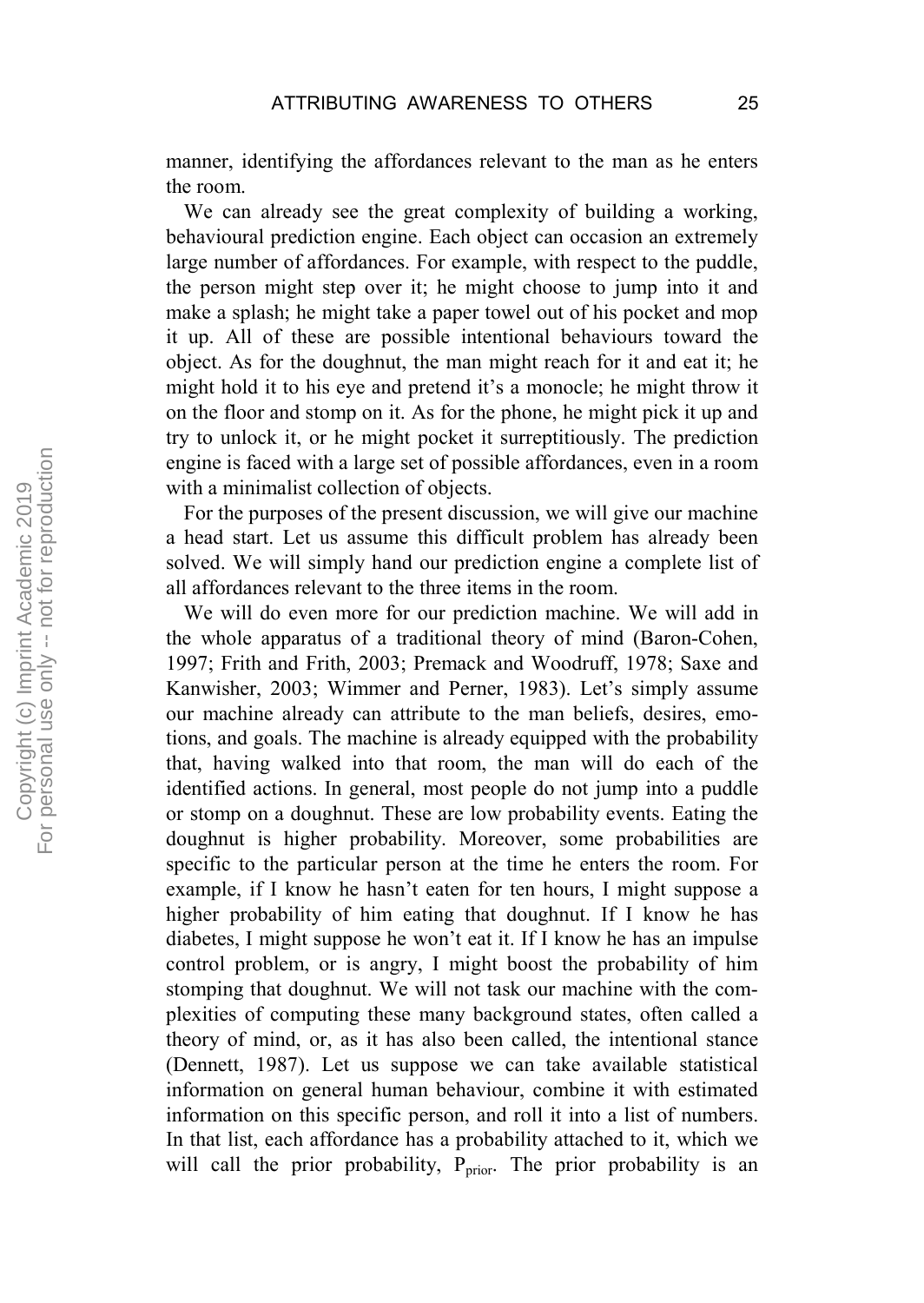estimate of how the man will act on entering that room. Maybe there is a 30% probability he'll eat the doughnut, a 20% probability he'll step over the puddle, and so on, down the list of affordances. We seem to have done all the work and given the crucial information to the prediction machine. Is there anything left for that lazy machine to do?

Even with all of that useful information front-loaded into it, the machine still cannot predict the man's behaviour on a moment-bymoment basis. The machine needs information about a crucial, hidden variable: how the man is focusing his processing resources on his environment. His processing resources are constantly shifting, moving about his environment in complex, changing patterns. What he is attending to, he is more likely to react to at that moment, and what is outside his attention at any moment, he is extremely unlikely to react to. As a result, the probabilities for the many affordances are constantly in flux.

Take the case of the doughnut on the table. Suppose the artificial system, with its front-loaded, theory-of-mind information, already knows that the man likes doughnuts, and is hungry, and has a certain estimated probability of picking up the doughnut and eating it. Recall that we called this initial, estimated probability for that particular act,  $P_{prior}$ . Now suppose that the prediction machine computes a timevarying factor,  $C_1(t)$ .  $C_1$  varies between 0 and 1, and represents a normalized measure of the amount by which the man is focusing his processing resources on object 1, the doughnut. The more his attention is focused on the doughnut, the more likely he is to act toward it. It is a kind of permissive variable, permitting the possibility of action. Now I will present the only equation in this article, with apologies both to those who prefer more equations and those who don't like any. Suppose the machine makes a simple calculation: the probability that the man will eat the doughnut is:

 $P_{action} = C_1 \times P_{prior}$ .

As  $C_1$  varies in time, the computed probability of the man engaging in that specific action changes. Most of the time, the man is paying little or no attention to the doughnut.  $C_1$  is close to 0, therefore  $P_{action} = 0$ , and the machine predicts he won't eat it. Occasionally his attention to the doughnut may flicker up, and  $C_1$  will rise. His attention to the doughnut may even surge to a maximum, and then  $C_1$  will temporarily peak around 1. As soon as his attention to the doughnut spikes, his estimated probability of eating it spikes. Even at the peak of that spike, his probability of eating the doughnut never exceeds  $P_{prior}$ ,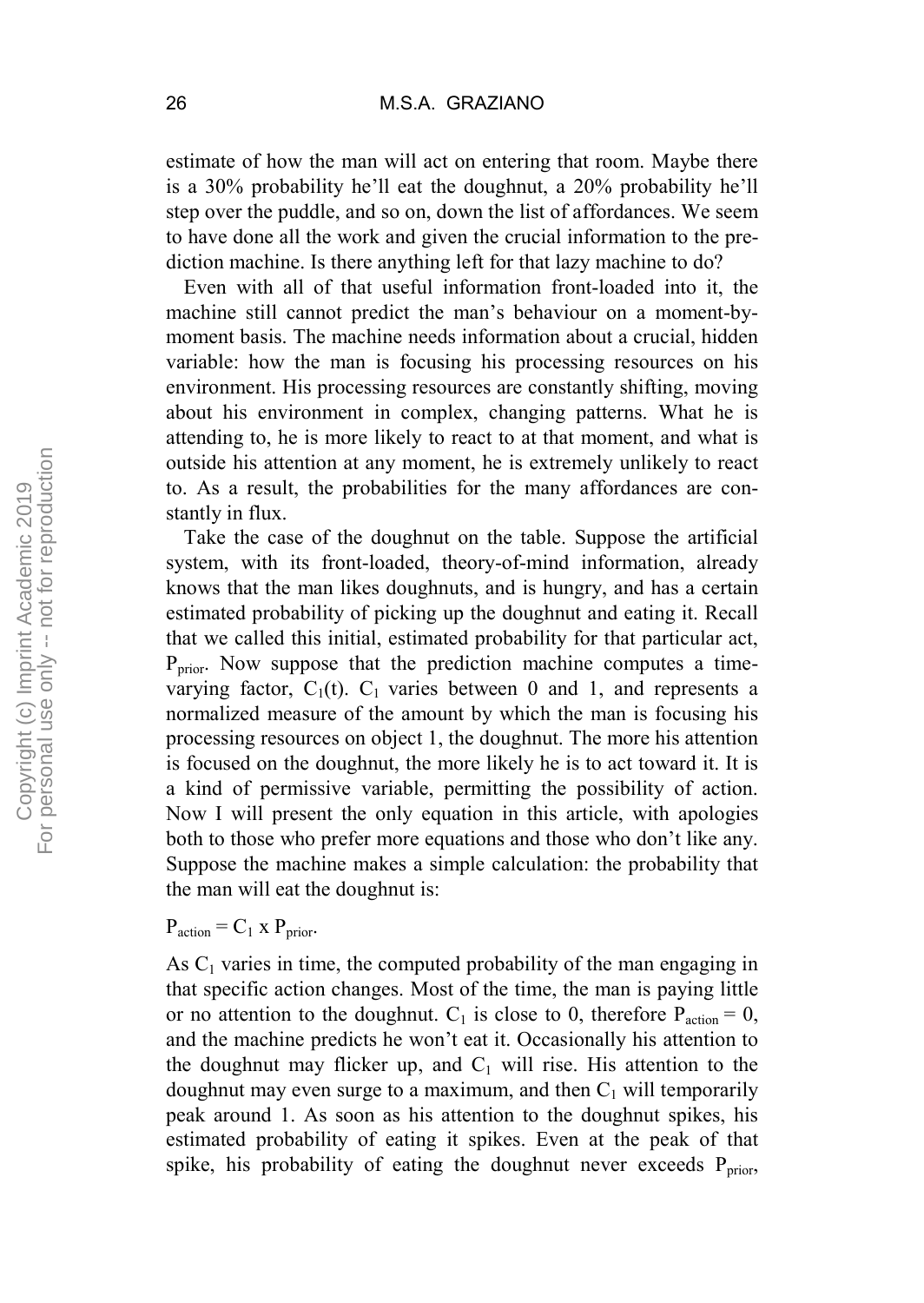which may after all be quite small, since people don't often pick up and eat random doughnuts. As his attention to the doughnut drops back down again, his probability of eating it also subsides back toward zero. In this manner, his probability of reaching out for the doughnut to eat it fluctuates moment-by-moment in a way the machine can track. The usefulness of this kind of computation is to take the more standard theory-of-mind approach, which tends to operate in the framework of static vignettes, and put it in a framework where dynamic and sometimes drastic changes of attention from second to second can be accommodated.

The task of our prediction engine is to compute  $C_1$ , the amount by which the man is focusing processing resources on object 1. But it is a difficult task. The prediction machine does not have direct access to the man's brain. Even if it somehow did — if the machine could insert millions of electrodes and monitor the internal neural processes — it would then face the impossibly complicated task of reconstructing and modelling the actual physical, neural interactions that compose attention. Moreover, there are many different overlapping kinds and layers of attention — exogenous, endogenous, spatial, feature, attentional switching, inhibition of return, just to give a few examples. How can our machine reconstruct the tangled, massively multicomponent truth of that man's attentional processes? Instead, the prediction engine needs a much simpler, schematized model of attention that can be constrained by sparse observation.

Here I will outline three examples of the heuristics that a machine might use to estimate the man's attention. To clarify, I am not claiming to present new insights about how attention works. I am mining established scientific insights, to help cobble together a reasonable working model of attention for our hypothetical behavioural prediction machine to use.

One heuristic is gaze. Treating gaze as a proxy for visual attention has a long history in psychology and neuroscience (e.g. Calder *et al.*, 2002; Friesen and Kingstone, 1998; Hoffman and Haxby, 2000; Kobayashi and Koshima, 1997; Perrett *et al.*, 1985; Baron-Cohen, 1997). If the man's gaze is directed at or near the doughnut, his processing resources are more likely to be focused on the doughnut. However, it is important to realize that gaze is only one, imperfect cue. Gaze and attention are not the same. The man could be staring straight at the doughnut and yet occupied by something else, covertly concentrating on a nearby object, listening intently to a nearby sound, occupied by an itch on his arm, or thinking hard about his plans for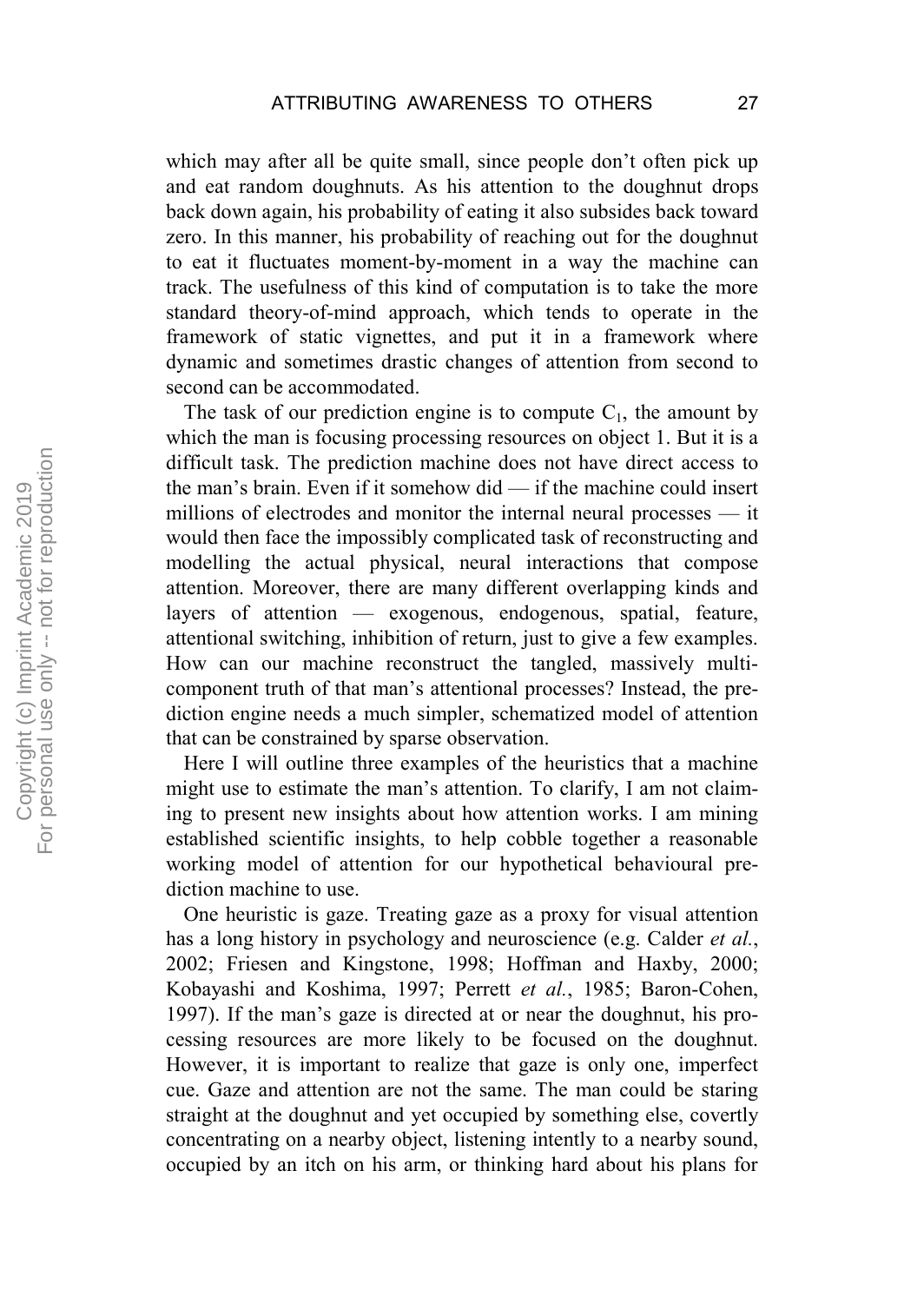tomorrow. But, on average, gaze is still a useful, if probabilistic, consideration when trying to estimate the man's attention. If his gaze is on X, then the machine might estimate a high value of  $C_1$ .

A second heuristic is salience. The doughnut is in a central location, it is white, and it is under a bright light. It has high stimulus salience against the background, which tends to increase attention. The puddle on the floor and the cell phone on a back shelf, in contrast, have low stimulus salience. Given this heuristic, our machine should set  $C_1$  to a high value.

A third heuristic is competition. The doughnut is alone on an otherwise empty table, and attention depends inversely on clutter or visual competition. This principle of competition will become especially relevant below as I discuss the man's possible behaviour toward the other two objects in the environment, the puddle on the floor and the cell phone on the shelf.

Many other heuristics may be useful as well. These heuristics are taken straight from the basic, current knowledge in cognitive psychology about the dynamics and properties of attention. Given these heuristics and sparse clues, the machine can observe the room, observe the man, and estimate a time-varying value for  $C_1$ , the amount of processing resources the man is directing at object 1. The machine can then estimate the fluctuating probability that the man will engage in a specific action with respect to the doughnut.

Now consider the second object, the puddle on the floor. At each moment in time, will the man react to the puddle, for example stepping over it? The prediction machine must compute a timevarying value for  $C_2$ , which represents the amount by which the man is focusing his processing resources on object 2. Note that the value of  $C_2$  interacts with the value of  $C_1$ . Because the man's processing resources are limited, as  $C_1$  increases,  $C_2$  must decrease. Our prediction engine must take into account the competitive dynamics of attention. In other words, if he seems to be highly attentive to the doughnut as he walks toward the table, there is a high chance, at that moment, that he'll walk right into the puddle without stepping over it. This is a simple but effective behavioural prediction, that seems intuitively obvious to any normal person, but that depends on an internal model of the dynamics of attention.

The machine can also compute  $C_3$ , an estimate of how much the man's processing resources are focused on the third object, the phone. Initially, the machine computes a low value for  $C_3$  because the phone is not a salient object and the man's gaze is not directed at it. Now the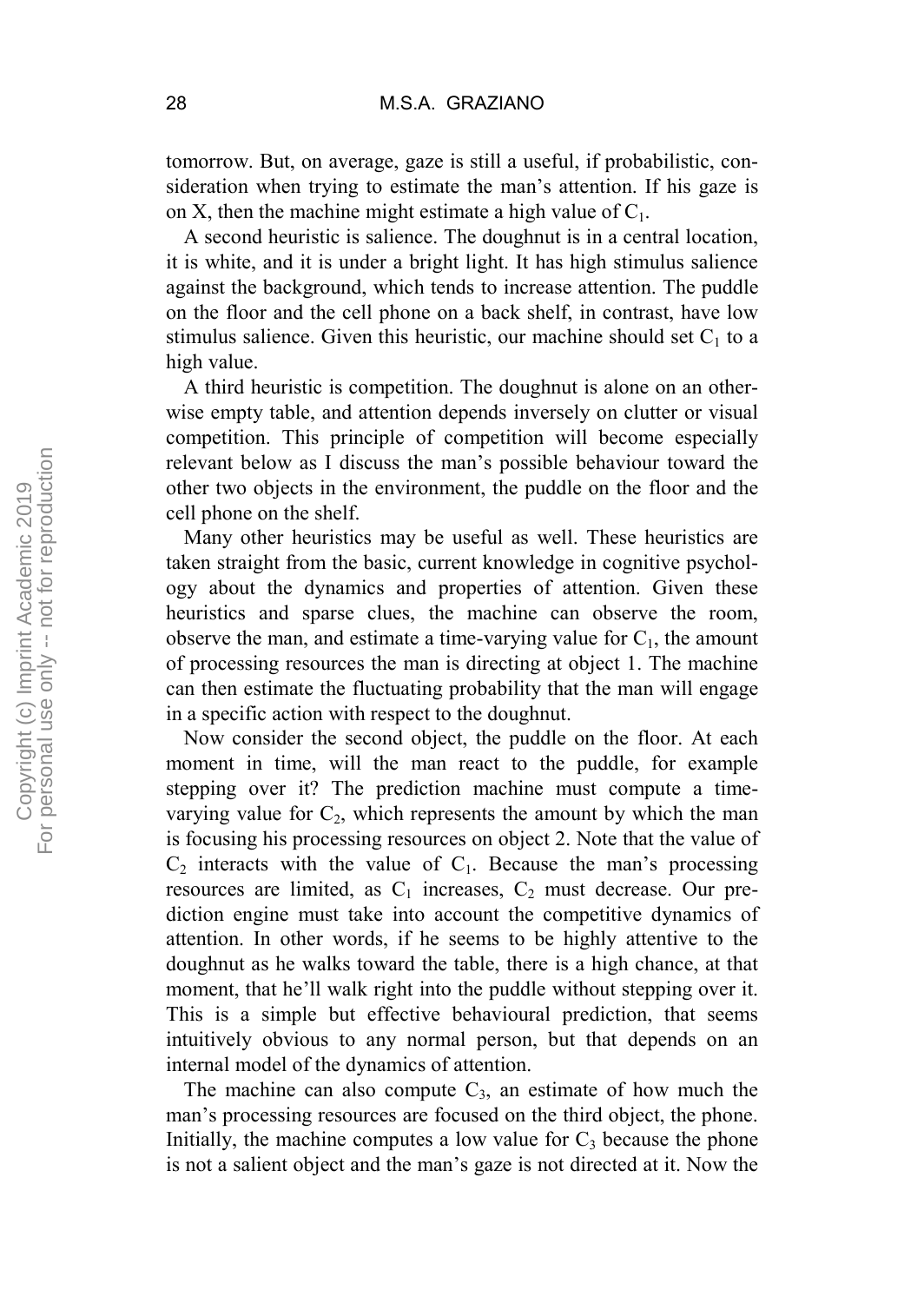phone rings. That object suddenly gains higher salience. Registering that change in salience, the machine can compute a sharp increase in  $C_3$ . Even if the man's gaze is fixed elsewhere, the machine can still compute that, given the intense salience of the stimulus,  $C_3$  is likely to be high. As a direct consequence,  $C_2$  and  $C_1$  must drop at that moment in time. In the moment the phone rings, the probability that he'll reach for the doughnut dips. In colloquial parlance, he's been momentarily distracted. People understand this behavioural prediction intuitively, but again, that intuition depends on a model of the dynamics of attention. Moreover, the man's attention, drawn to the phone when it rings, has some stickiness or viscosity. It will tend to remain focused on the phone for some period of time that is typical or characteristic of human attention, perhaps half a second, before it can move away. Thus the computation of a time-varying  $C_3$  must depend partly on an approximate model of the sluggishness or viscosity of visual attention.

To summarize this example of the man in the room, the prediction engine watching him is constantly computing an ever-changing vector C, whose components are  $C_1$ ,  $C_2$ , and  $C_3$ . Based on those values, it can estimate the probability that the man will engage in actions that are afforded by the doughnut, the puddle, and the phone. That computation is based on a rich model of how attention works — how the man's processing resources are deployed in real time. To be useful, the model must incorporate factors such as where the man's eyes are directed, the salience of stimuli in the environment, the clutter or competition in the environment, competition between the three likely objects of attention, and the temporal dynamics, such as the viscosity, of normal human attention.

In effect, the prediction engine has constructed a simple, cartoonish model of the man's attention. In that model, the man has a property call it Substance C. That substance is invisible — it cannot be directly observed. It does not, itself, register on the machine's camera. It has no physical texture, no opacity, no hardness, no sound. Substance C has its source inside the man and flows out, with a bias toward flowing out of the eyes along straight lines, although it is not always in lockstep with the eyes. It makes contact with specific objects in the environment. It is slightly viscous, in the sense that it adjusts sluggishly as the flow is redirected from one object to another. It is a limited resource, in the sense that if more is flowing toward one object, less is flowing toward other objects. It can be partitioned among objects, but tends to be directed mainly at one object at a time. It also has an energy-like or will-like property, in the sense that when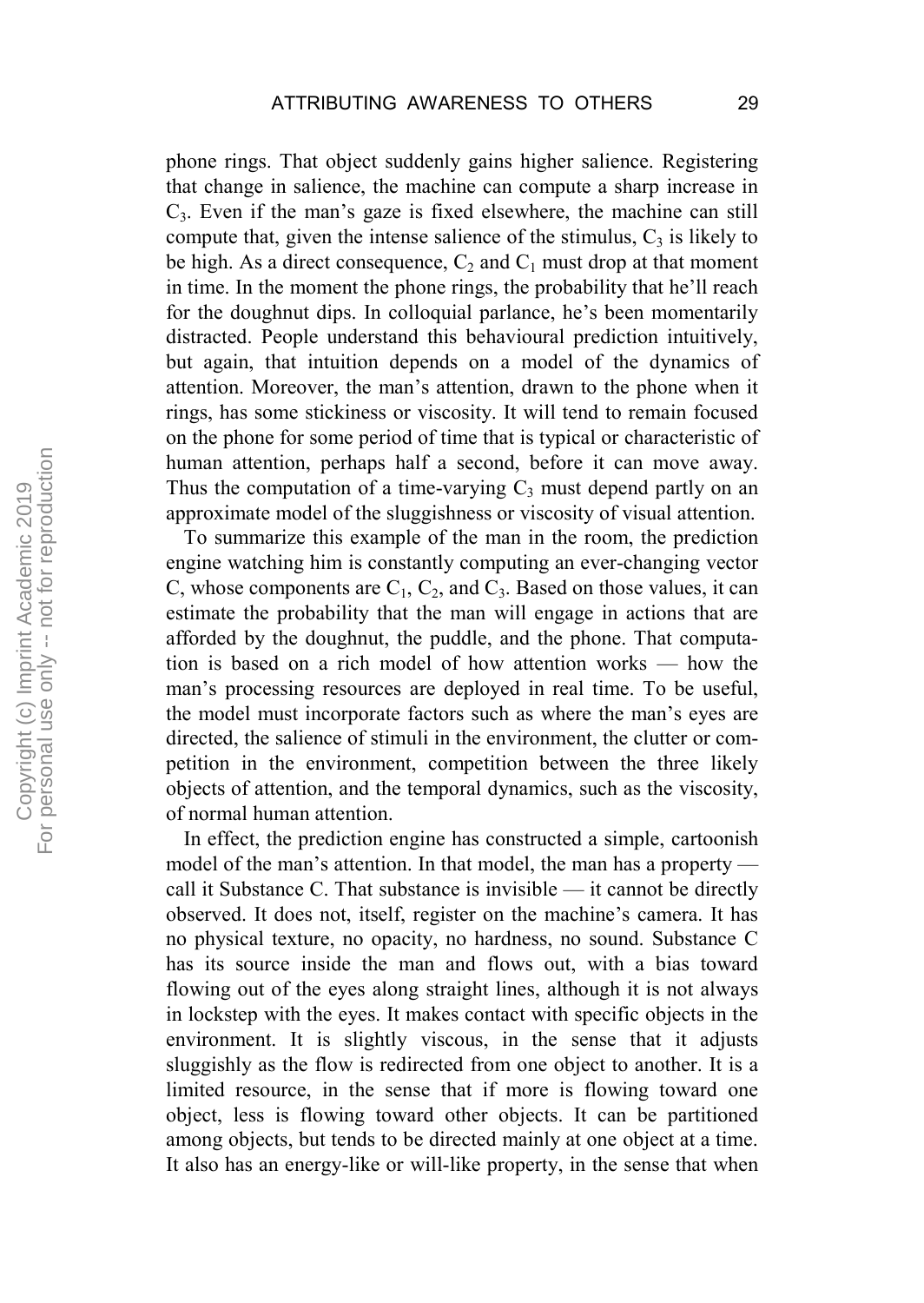it flows from the agent to the object, it empowers the agent. It does not directly galvanize the agent to act; nor does its presence determine the specific action; instead its presence empowers the agent to make a behavioural choice about whether to act and what act to employ.

Note that Substance C behaves like a classical fluid in the following formal ways. It springs from a source. It can flow out from the source and changes direction with some viscosity. The total amount of fluid is conserved — meaning that, like spraying water out of a hose, if you spray a lot at one object, you can't at the same time spray a lot at a second object. Substance C, that invisible viscous fluid, is a construct of the prediction engine. It is a useful proxy for the neuronal processing occurring within the agent. The reality is that the man's brain contains interacting networks of neurons, whereas the prediction engine attributes to the man something very similar to a metaphysical consciousness stuff that streams out of the eyes.

Substance C is a simplified version of attention. It is an attention schema, tailored for modelling someone else's attention.

I suggest that we humans are prediction engines of this sort. We are constantly attributing to each other a Substance C. Attributing to agents an invisible, metaphysical essence of consciousness is a useful — I would argue fundamental — component of behavioural prediction. It is not the only component. Note that this hypothetical prediction machine would fail utterly if it contained only an attention schema. The model of attention works because the machine also contains other aspects of theory of mind. The machine needs rich information on the man, attributing to him beliefs, emotions, and agendas. By adding a model of attention, we enable the machine to make behavioural predictions that are sensitive to moment-by-moment changes in attention, as the man processes the world around him.

The simplified discussion above involves concrete objects such as doughnuts and puddles. However, we are also capable of attributing to each other an awareness or consciousness of intangible, abstract thoughts, memories, or emotions. If, as I suggest, we model attention as something like an invisible substance that flows from a person to an object, then how do we model attention to an internal event? For example, people can attend to the thought that  $2 + 2 = 4$ . When they do so, they withdraw attention from external, sensory events. In that case, the 'Substance C' is not flowing out of the eyes to an external object, but instead is entirely internal to the person. It is contained within the head, moving among ideas rather than interacting with objects in the external world. Because of this mixture of external and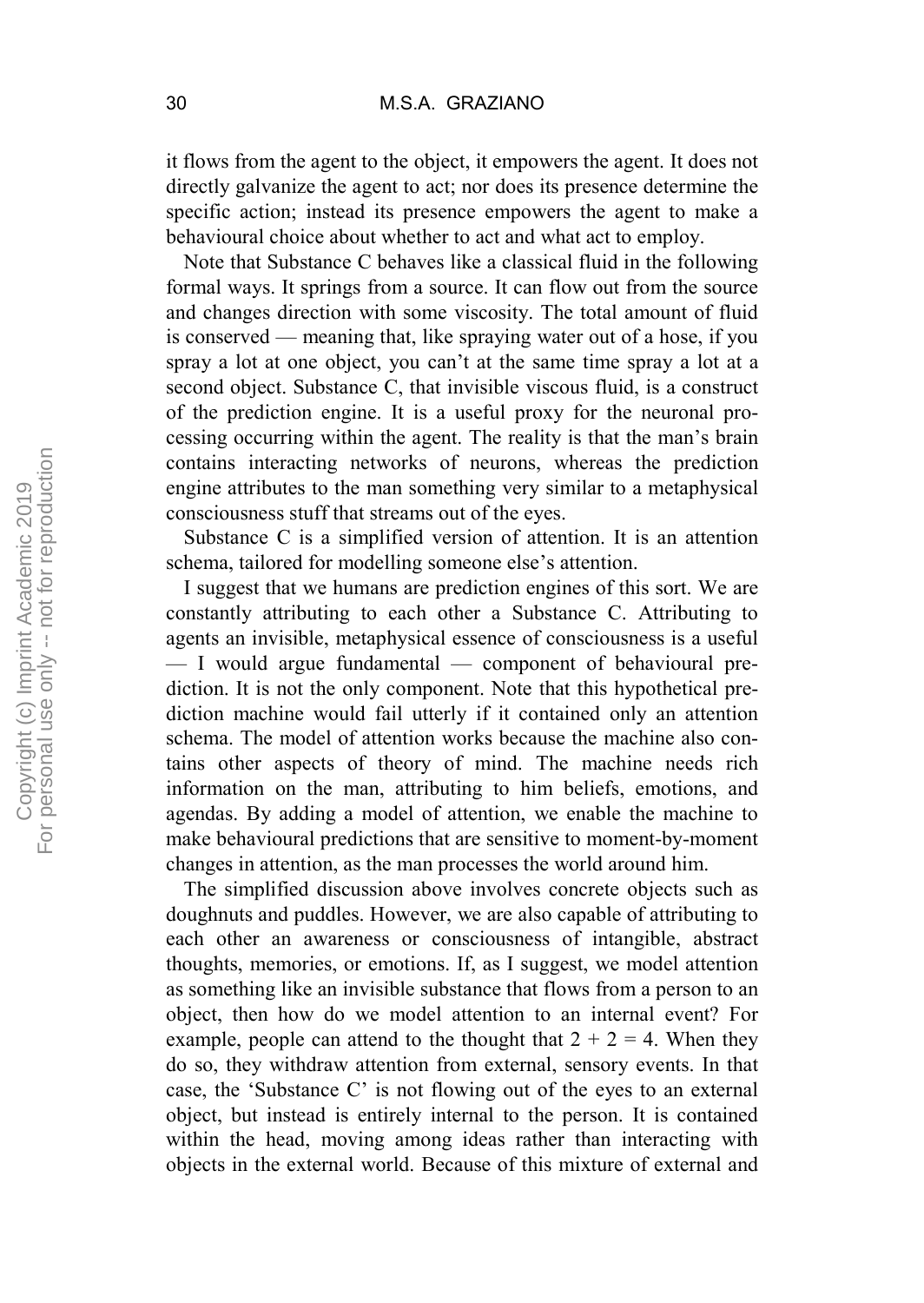internal targets of attention, the real-life case is more rich than the example above, but the principles are the same.

It is worth noting here that the prediction engine may not do a very good job. The man in the room may act in non-predicted ways. He may simply walk around the room doing nothing in particular, muttering to himself, a behaviour stream that is not very amenable to moment-by-moment prediction. His reactions to the objects in the room may be chaotic. I do not think we humans are, on any absolute scale, good at predicting each other's moment-by-moment behaviour. But if the predictions are at all better than chance, they confer a useful advantage.

## **4. An Implicit Belief in Beams Emanating from the Eyes: Behavioural Evidence**

We recently conducted an experiment in my lab on how people implicitly perceive the gaze of others (Guterstam *et al.*, 2018). Participants looked at a computer image of a paper tube standing upright on a table. The participants were asked to imagine the tube being gradually tilted, and to judge the critical angle at which it would probably fall over. With arrow keys on a keyboard, the participants marked out the estimated, critical tilt angle over multiple trials. At the same time, on every trial, a face appeared in the picture. Participants were given no explanation for the face: it was simply present, either on the far left or right side, in profile view, looking directly at the paper tube. In a post-test survey, none of the subjects correctly guessed why the face was present, or thought that the face altered their tilt judgments in any specific manner. And yet the face did have a significant affect on their tilt judgments. It was as if participants perceived beams of energy coming out of the face's eyes, pushing on the paper tube, influencing its critical tilt angle. When the tube was tilting toward the face, the eyes seemed to prop it up, and people judged that it could be tilted further before falling over. When the tube was tilting away from the face, the eyes seemed to give it an extra nudge, and people judged that it would fall over sooner, at a shallower angle. The effect was small, about half a degree of tilt angle, as if the effect of the eyes was similar to a gentle breeze. We also tested several control conditions. In one control, the face in the picture was blindfolded. In another, the face had open, visible eyes, but was facing away from the tube. In a third control, participants were told that although the face was aimed at the tube, it was looking past the tube at the farther wall. In all of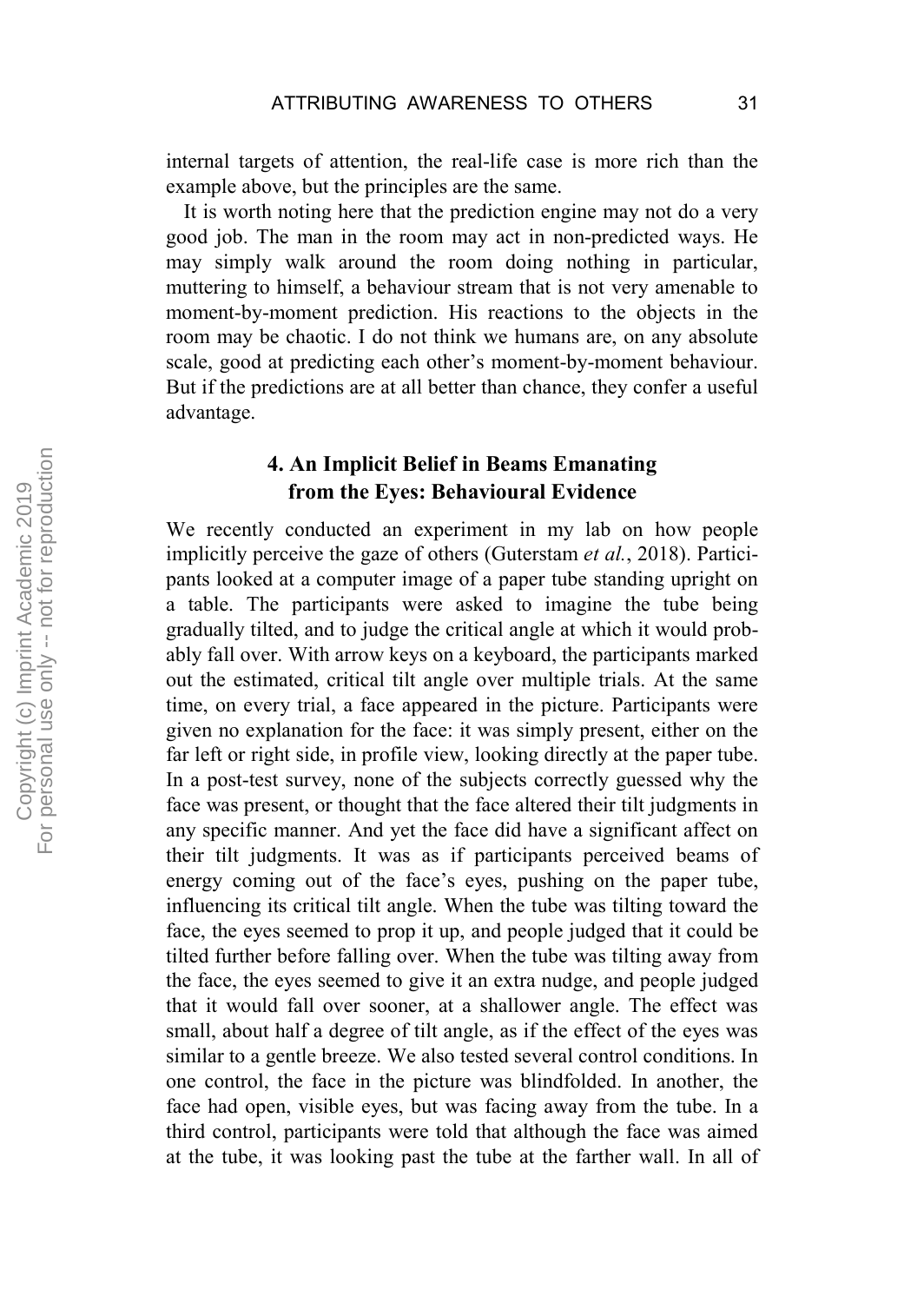these control conditions, the effect went away. The estimated critical tilt angle was the same whether the tube was angled toward or away from the face, as though eye beams were no longer affecting the tube.

This apparent effect of eye beams was not explicit. In a post-test survey, we asked the participants how they thought vision worked: did it involve something coming out of the eyes, or something going in? Only five percent of subjects, evidently with a poor science education, explicitly reported a belief in beams coming out of the eyes. The rest correctly indicated that vision works by light entering the eyes. And yet, at an implicit level, they all seemed to be treating an open eye as though an invisible substance naturally flowed out of it and interacted with the physical world. When the data were restricted to the participants who understood the correct optics, the same implicit effect on tilt judgment was found.

In my interpretation, we were tapping into Substance C. We were observing a simplified, implicit model of visual attention at work. In that view, not only do we attribute the property of consciousness to others — a cartoonish depiction of attention, in which a mind can take subjective, experiential possession of an item — but that model of attention also has a spatial, geometric component to it. We implicitly model consciousness as something that can flow through space from a conscious source. The experiment, to me, highlights the manner in which the brain constructs useful, but simplified, and sometimes physically wrong, models to help it monitor and predict its world.

The extramission theory of vision, in which something invisible emanates from the eyes and physically affects objects in the world, dates back at least to the ancient Greek philosophers (Gross, 1999). The correct theory was not fully worked out until the ninth century AD, when the Arab scientist Ibn al-Haytham studied the laws of optics and realized that light enters the eye in straight lines and forms an image.

A folk belief in eye beams continues to be culturally common. For example, a belief in an 'evil eye' is still widespread (Dundes, 1981). In our own culture, Superman has beams that can emanate from his eyes and burn holes. The terminator robot has red lights in its eyes. We refer to the light of love and the light of consciousness in someone's eyes, and we refer to death as the moment when light leaves the eyes.

The belief that someone else's gaze can touch or press on another person was so widespread that, more than a hundred years ago, Titchner thought it was worth testing in the lab (Titchner, 1898). In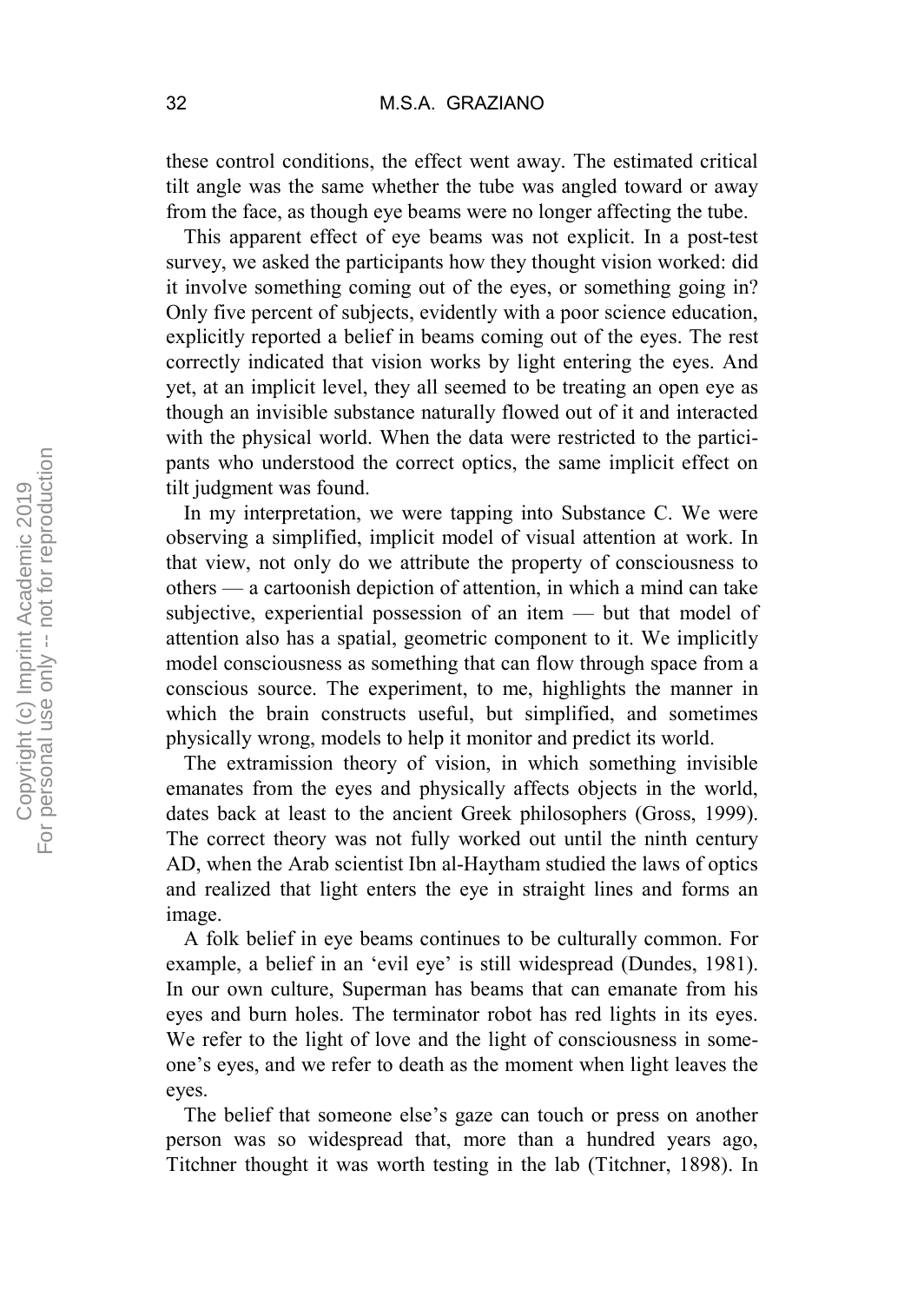controlled experiments he found, not surprisingly, that people cannot directly feel each other's stares. Despite the lack of a physical basis for it, the belief that vision involves something beaming out of the eyes is so intuitive that it is the default belief among children (Piaget, 1979). A series of studies from the 1990s suggested that many US college students believe the incorrect, extramission theory of vision (Cottrell and Winer, 1994; Winer, Cottrell and Karefilaki, 1996; Winer *et al.*, 2002). In our own study, we found about a 5% rate of belief in extramission which extended across all age groups tested from 18 to 60, and across educational levels from high school to masters degrees (Guterstam *et al.*, 2018).

The reason why these clearly wrong beliefs have so much cultural traction may be that they tap into a deep, automatic, implicit model that may have evolved over millions of years. The model helps us to keep track of other people's attention in an efficient, schematic way, so that we can better predict their behaviour. Even when we know better intellectually, we cannot help that intuition. We not only attribute an awareness stuff to others, we cannot help implicitly taking into account beams of that awareness stuff coming out of them.

#### **5. Modelling Others versus Modelling Self**

It is worth making one final point. This article focuses on attributing consciousness to others. I argue that we not only attribute a subjective experience to others, but we also implicitly treat consciousness as a substance that flows outward from a source inside an agent, and that we do so because that model is fundamentally useful in predicting the behaviour of others. What about one's own consciousness? Is it a matter of applying the same process of behavioural prediction to oneself, or does one's own consciousness contain additional layers? How do we arrive at the conviction: 'Not only is that apple red, but I have a subjective, conscious *experience* of the redness!' And do we also implicitly treat our own consciousness as an ethereal substance that can flow outward and touch items in the world?

I have argued in other places (Graziano, 2013) that the social attribution and self-attribution of consciousness are similar, but not identical. Self-attribution has more layers due to its closed-loop nature. An attention schema directed at the self is useful not only to predict but also to regulate one's own behaviour. It may be part of the machinery for the control of one's own attention. Moreover, a richer source of information is available to construct one's own attention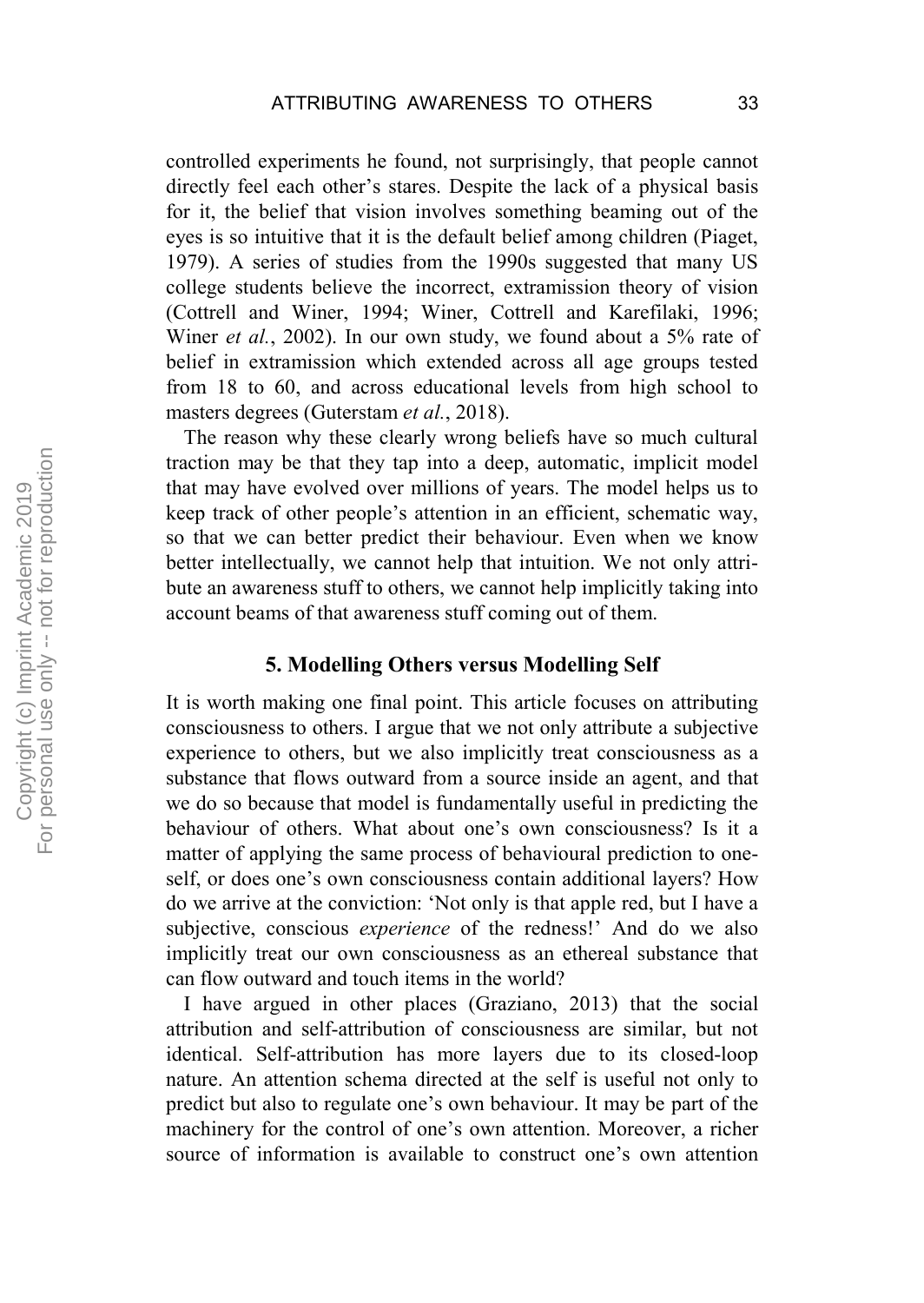schema, beyond the simple visual cues that we can register from other people. All of these considerations suggest to me there are likely to be substantial differences between social attribution and self-attribution of consciousness, built on top of a core similarity. The consciousness we attribute to others may be more like a pale version of the consciousness we attribute to ourselves.

A common misconception about the AST is that in it, attributing awareness to someone else is primary in evolution and development, and only secondarily do we turn that skill inward and construct our own awareness; in effect, consciousness emerges first from social cognition. But that interpretation is a misreading of the theory. In its simplest form, the theory states only that we attribute awareness to agents because that attribution makes for a useful, simplified model of attention. The theory is agnostic about which came first, attributing awareness to oneself or to others. As I have written before (Graziano, 2014), my own guess is that the brain probably evolved a self-model first. The roots of the attention schema seem more likely to lie in modelling, predicting, and controlling one's own attention, a process that must have been relevant in some form at least as far back as half a billion years ago with the emergence of the vertebrate brain. In that interpretation, the brain then secondarily evolved the ability to use an attention schema socially, to model the attentional states of others. However, one could very plausibly construct the opposite hypothesis, that socially attributing consciousness to others came first, as in Prinz's 'import theory' (Prinz, this issue).

Whichever came first, the social attribution of awareness or one's own awareness, in the AST the two are related at a deep level. The power of the AST lies in its ability to link together three classes of phenomena into a single explanatory framework. The first is our ability to internally monitor and control our own attention, through being able to model it predictively. The second is social cognition especially our ability to model the attention of others, and to use that model to make behavioural predictions. The third is our flamboyant human trait of claiming to have a semi-magical inner state consciousness.

#### **References**

Baker, C.L., Saxe, R. & Tenenbaum, J.B. (2009) Action understanding as inverse planning, *Cognition*, **113**, pp. 329–349.

Baron-Cohen, S. (1997) *Mindblindness: An Essay on Autism and Theory of Mind*, Cambridge, MA: MIT Press.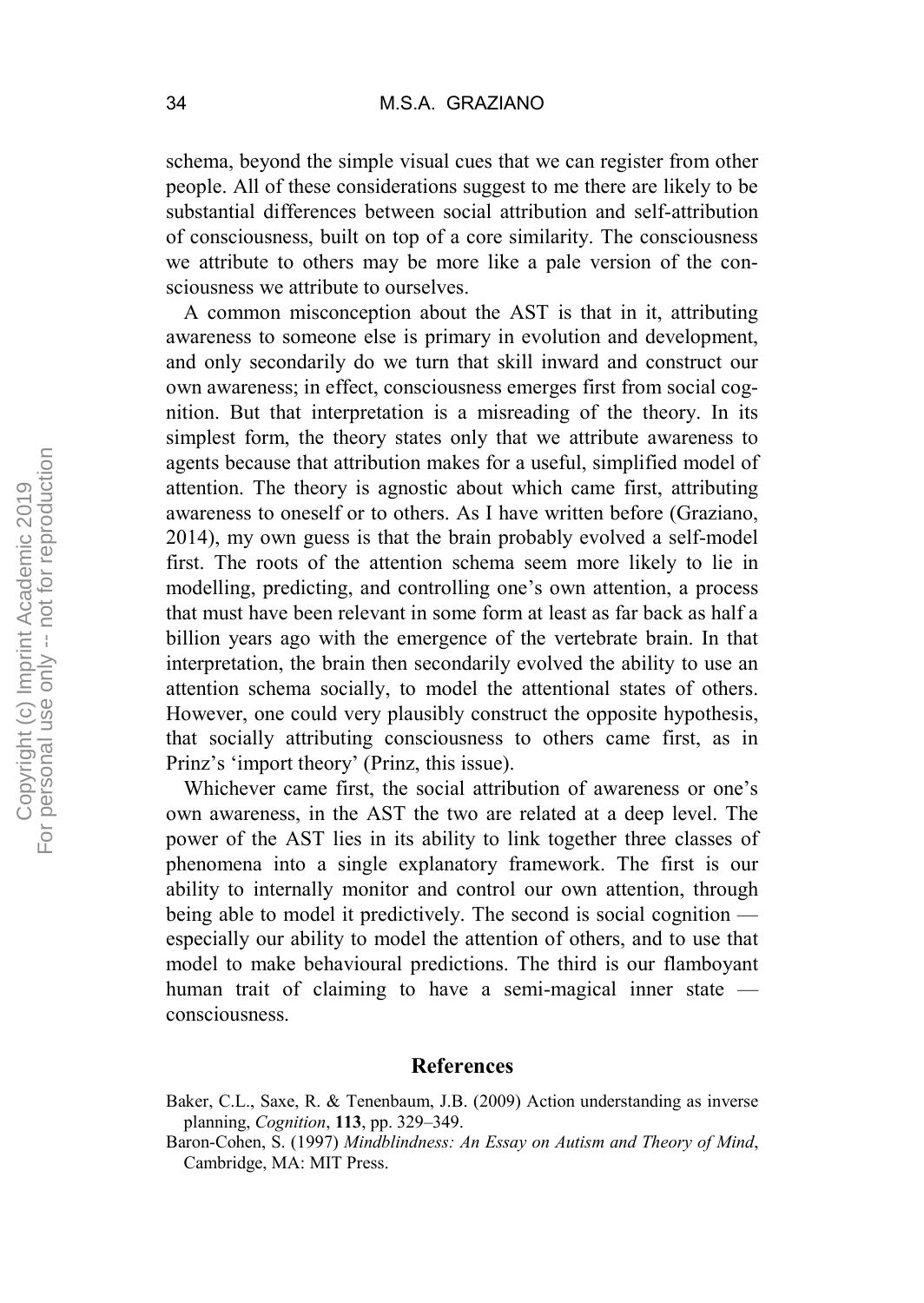- Blackmore, S. (2016) Delusions of consciousness, *Journal of Consciousness Studies*, **23** (11–12), pp. 52–64. Reprinted in Frankish, K. (ed.) (2017) *Illusionism as a Theory of Consciousness*, Exeter: Imprint Academic.
- Calder, A.J., Lawrence, A.D., Keane, J., Scott, S.K., Owen, A.M., Christoffels, I. & Young, A.W. (2002) Reading the mind from eye gaze, *Neuropsychologia*, **40**, pp. 1129–1138.
- Camacho, E.F. & Bordons Alba, C. (2004) *Model Predictive Control*, New York: Springer.
- Carruthers, P. (2000) *Phenomenal Consciousness: A Naturalistic Theory*, Cambridge: Cambridge University Press.
- Conant, R.C. & Ashby, W.R. (1970) Every good regulator of a system must be a model of that system, *International Journal of Systems Science*, **1**, pp. 89–97.
- Cottrell, J.E., Winer, G.A. (1994) Development in the understanding of perception: The decline of extramission perception beliefs, *Developmental Psychology*, **30**, pp. 218–228.
- Dennett, D.C. (1987) *The Intentional Stance*, Cambridge, MA: Bradford Books/ MIT Press.
- Dennett, D.C. (1991) *Consciousness Explained*, Boston, MA: Little, Brown, and Co.
- Dundes, A. (1981) *The Evil Eye: A Folklore Casebook*, New York: Garland Press.
- Francis, B.A. & Wonham, W.M. (1976) The internal model principle of control theory, *Automatica*, **12**, pp. 457–465.
- Frankish, K. (2016) Illusionism as a theory of consciousness, *Journal of Consciousness Studies*, **23** (11–12), pp. 11–39. Reprinted in Frankish, K. (ed.) (2017) *Illusionism as a Theory of Consciousness*, Exeter: Imprint Academic.
- Friesen, C.K. & Kingstone, A. (1998) The eyes have it! Reflexive orienting is triggered by nonpredictive gaze, *Psychonomic Bulletin Review*, **5**, pp. 490–495.
- Frith, U. & Frith, C.D. (2003) Development and neurophysiology of mentalizing, *Philosophical Transactions of the Royal Society of London B: Biological Sciences*, **358**, pp. 459–473.
- Gennaro, R.J. (1996) *Consciousness and Self Consciousness: A Defense of the Higher Order Thought Theory of Consciousness*, Philadelphia, PA: John Benjamin's Publishing.
- Gibson, J.J. (1979) *The Ecological Approach to Visual Perception*, Boston, MA: Houghton Mifflin Harcourt.
- Graziano, M.S.A. (2010) *God, Soul, Mind, Brain: A Neuroscientist's Reflections on the Spirit World*, Teaticket, MA: Leapfrog Press.
- Graziano, M.S.A. (2013) *Consciousness and the Social Brain*, Oxford: Oxford University Press.
- Graziano, M.S.A. (2014) Speculations on the evolution of awareness, *Journal of Cognitive Neuroscience*, **26**, pp. 1300–1304.
- Graziano, M.S.A. (2016) Consciousness engineered, *Journal of Consciousness Studies*, **23** (11–12), pp. 98–115. Reprinted in Frankish, K. (ed.) (2017) *Illusionism as a Theory of Consciousness*, Exeter: Imprint Academic.
- Graziano, M.S.A. & Kastner, S. (2011) Human consciousness and its relationship to social neuroscience: A novel hypothesis, *Cognitive Neuroscience*, **2**, pp. 98– 113.
- Gross, C.G. (1999) The fire that comes from the eye, *The Neuroscientist*, **5**, pp. 58–64.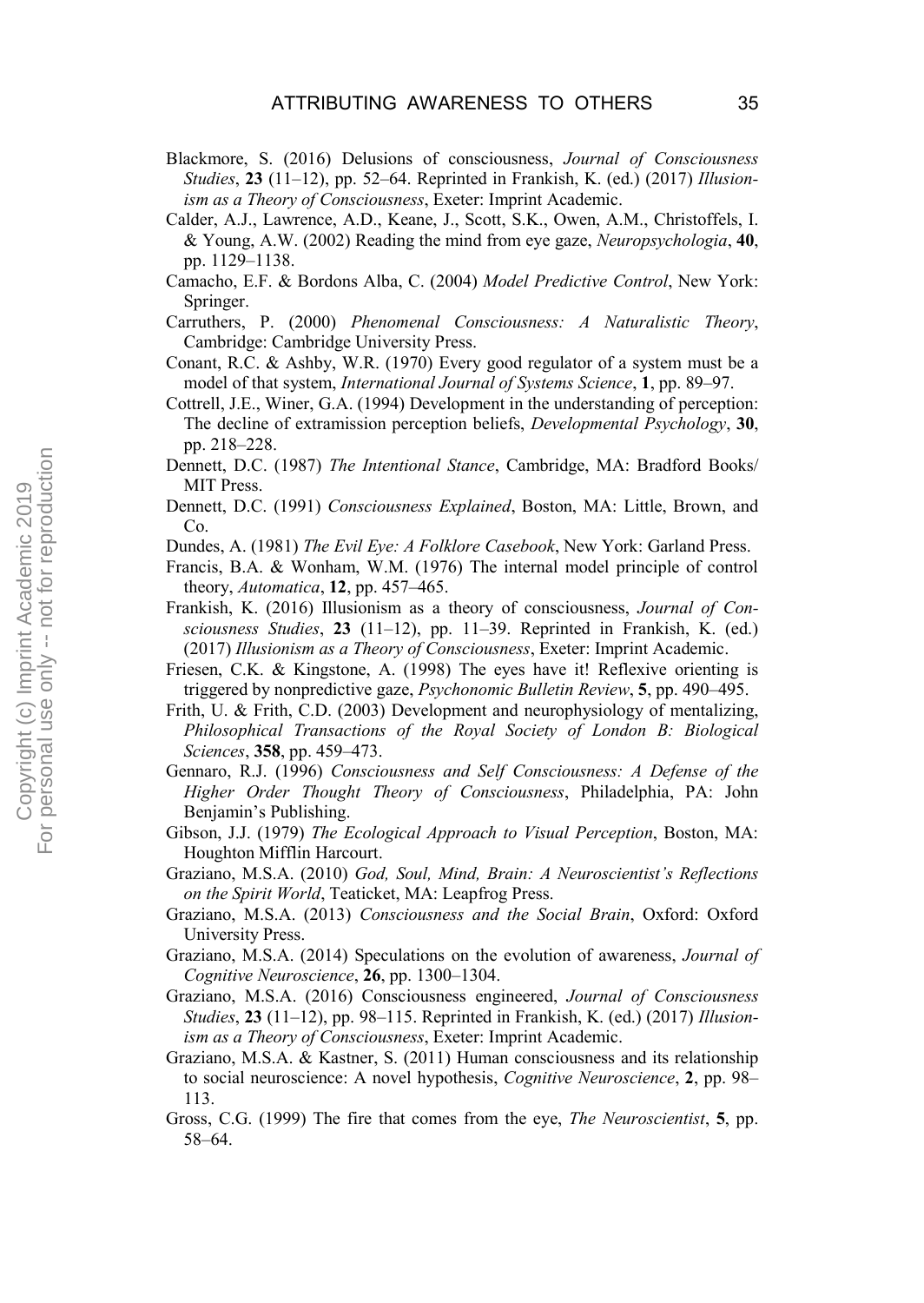- Guterstam, A., Kean, H.H., Webb, T.W., Kean, F.S. & Graziano, M.S.A. (2018) An implicit model of other people's visual attention as an invisible, forcecarrying beam projecting from the eyes, *Proceedings of the National Academy of Sciences, USA*, **116** (1), pp. 328–333.
- Hoffman, E.A. & Haxby, J.V. (2000) Distinct representations of eye gaze and identity in the distributed human neural system for face perception, *Nature Neuroscience*, **3**, pp. 80–84.
- Hood, B. (2012) *The Self Illusion: How the Social Brain Creates Identity*, Oxford: Oxford University Press.
- Humphrey, N. (2011) *Soul Dust*, Princeton, NJ: Princeton University Press.
- Kammerer, F. (2016) The hardest aspect of the illusion problem and how to solve it, *Journal of Consciousness Studies*, **23** (11–12), pp. 124–139. Reprinted in Frankish, K. (ed.) (2017) *Illusionism as a Theory of Consciousness*, Exeter: Imprint Academic.
- Kelly, Y.T., Webb, T.W., Meier, J.D., Arcaro, M.J. & Graziano, M.S.A. (2014) Attributing awareness to oneself and to others, *Proceedings of the National Academy of Sciences USA*, **111**, pp. 5012–5017.
- Kobayashi, H. & Koshima, S. (1997) Unique morphology of the human eye, *Nature*, **387**, pp. 767–768.
- Metzinger, T. (2009) *The Ego Tunnel: The Science of the Mind and the Myth of the Self*, New York: Basic Books.
- Perrett, D.I., Smith, P.A., Potter, D.D., Mistlin, A.J., Head, A.S., Milner, A.D. & Jeeves, M.A. (1985) Visual cells in the temporal cortex sensitive to face view and gaze direction, *Proceedings of the Royal Society of London B: Biological Sciences*, **223**, pp. 293–317.
- Piaget, J. (1979) *The Child's Conception of the World*, Tomlinson, J. & Tomlinson, A. (trans.), Totowa, NJ: Little, Adams.
- Premack, D. & Woodruff, G. (1978) Does the chimpanzee have a theory of mind?, *Behavioral and Brain Sciences*, **1**, pp. 515–526.
- Prinz, W. (this issue) Import theory: The social making of consciousness, *Journal of Consciousness Studies*, **26** (3–4).
- Rabinowitz, N.C., Perbet, F., Song, F., Zhang, C., Ali Eslami, S.M. & Botvinick, M. (2017) Machine theory of mind, *Computer Science arXiv*, [Online], 1802.007740.
- Rosenthal, D. (2006) *Consciousness and Mind*, Oxford: Oxford University Press.
- Saxe, R. & Kanwisher, N. (2003) People thinking about thinking people: fMRI investigations of theory of mind, *NeuroImage*, **19**, pp. 1835–1842.
- Saxe, R. & Houlihan, S.D. (2017) Formalizing emotion concepts within a Bayesian model of theory of mind, *Current Opinion in Psychology*, **17**, pp. 15– 21.
- Titchner, E.B. (1898) The feeling of being stared at, *Science*, **8**, pp. 895–897.
- Webb, T.W. & Graziano, M.S.A. (2015) The attention schema theory: A mechanistic account of subjective awareness, *Frontiers in Psychology*, **6**, art. 500.
- Webb, T.W., Igelström, K., Schurger, A. & Graziano, M.S.A. (2016) Cortical networks involved in visual awareness independently of visual attention, *Proceedings of the National Academy of Sciences USA*, **113**, pp. 13923–13928.
- Webb, T.W., Kean, H.H. & Graziano, M.S.A. (2016) Effects of awareness on the control of attention, *Journal of Cognitive Neuroscience*, **2**, pp. 1–10.